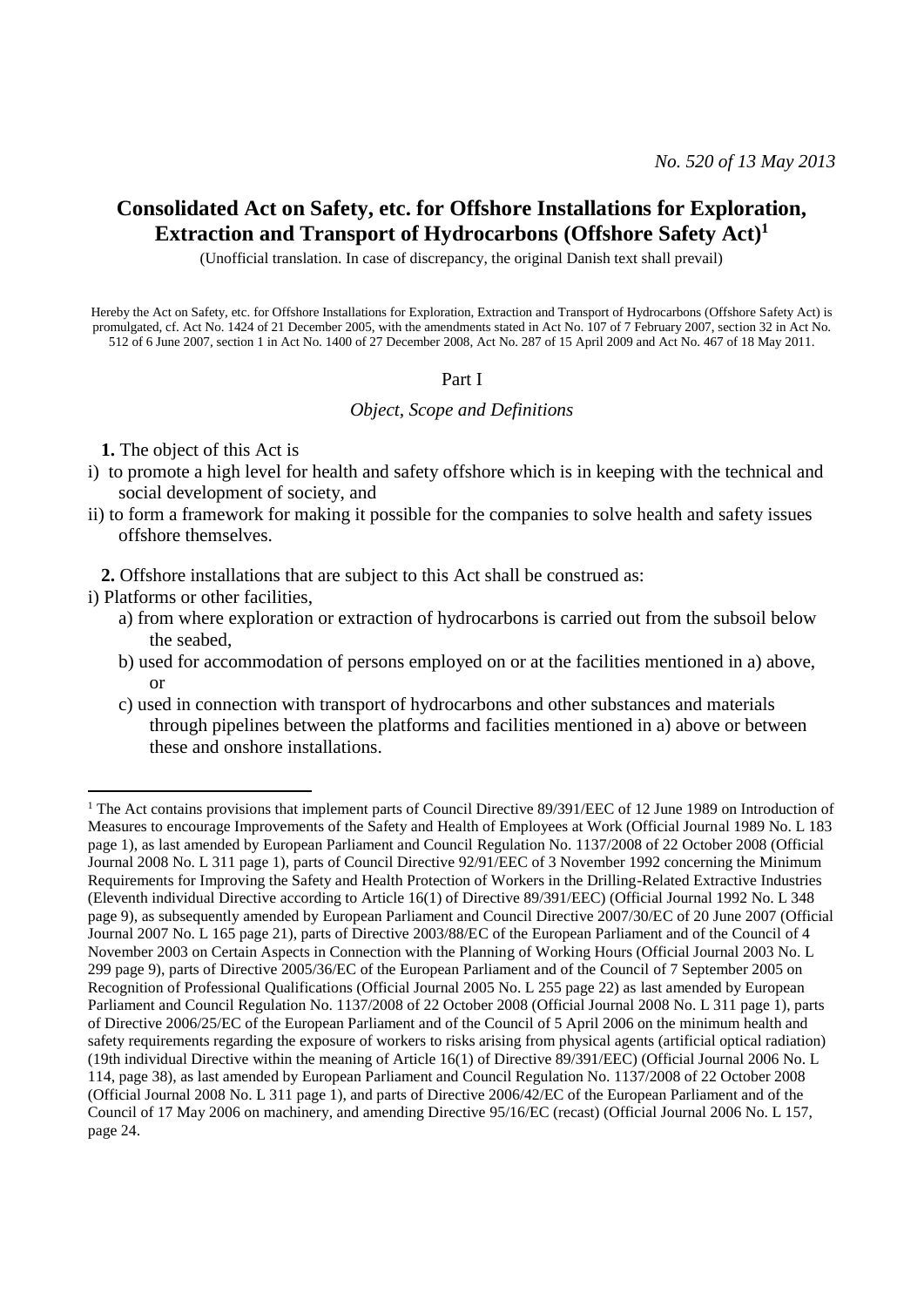ii) Facilities used for storage and offloading of hydrocarbons produced by a facility mentioned in (i)(a) and which is permanently attached to such a facility.

*(2)* Vessels are not covered by the definition in subsection (1) except for drill ships and floating production, storage and offloading units and floating storage and offloading units, cf. however section  $3(3)$ ,  $(4)$  and  $(5)$ .

*(3)* A mobile offshore installation shall be construed as any offshore installation that can be moved from one position to another by moving or towage and which is intended to be used on various positions during its lifetime.

*(4)* A fixed offshore installation shall be construed as any offshore installation, which is not a mobile offshore installation.

*(5)* Fixed offshore installations that are bridge-linked to each other and are operated by the same operating company shall be regarded as one installation.

**3.** This Act shall apply to offshore installations situated in Danish territorial waters or on the Danish continental shelf and to fixed offshore installations that are planned to be used in these areas.

*(2)* The Minister for Climate, Energy and Building can lay down rules as to what extent sections 5-10, 12-15, 18-23, 25-27, 28(1) and (2), 29, 31, 32a, 33-35, 37, 40(1), 41-43, 45(4), 45(5), 52, 52a, 56, 57, 59-62 and 64-77 within the territorial waters and continental shelf, including belts and sounds, shall apply to pipelines used in connection with transport of hydrocarbons and other substances and materials through pipelines between offshore installations and onshore installations or between several offshore installations.

*(3)* The Minister for Climate, Energy and Building can lay down rules as to what extent sections 5(2), 7, 8, 11-17, 20-24, 25(1), 26, 34, 36, 37, 40(1), 41-43, 45(1)-45(3),45(5), 46, 48-50, 52, 59 and 61-77 shall apply to accommodation on vessels and facilities that are not subject to the definition in section 2(1), and on which persons working on an offshore installation are accommodated, to the extent that it is significant for the health and safety of accommodated persons.

*(4)* Vessels and facilities, mentioned in subsection (3) and on which persons working on an offshore installation are accommodated for a longer period, shall further be subject to section 38(3) and 43.

*(5)* The Minister for Climate, Energy and Building can lay down rules as to what extent sections 5-18, 20-22, 24, 25(1) and (3), 26, 26a, 33(2), 34, 35, 37, 38(2) and (3), 39-44, 45(1)-(3) and (5), 46, 48-50, 52-55, 59-62 and 63a-77, apply on activities, including workplaces, accommodation, equipment, etc., on vessels and facilities other than those mentioned in subsection (3) and (4) above, which are not subject to the definition in section  $2(1)$ , to the extent that these activities are directly or indirectly connected with exploration and production of hydrocarbons.

(6) The Minister for Climate, Energy and Building can lay down rules as to what extent sections 5-37, 38(2) and (3) and 39-77 apply on activities not mentioned in section 2(1) on offshore installations and which activities are comprised by the Act on the Use of Denmark's Subsoil and which have impact on health and safety.

**4.** Licensee shall be construed as the company or group of companies that have permission for exploration and production (extraction) of hydrocarbons or use of the subsoil for storage or other purposes pursuant to the Act on the Use of Denmark's Subsoil. For pipelines or offshore installations where there is no licensee as referred to in the first sentence hereof, the owner of the pipeline or the offshore installation shall be considered licensee.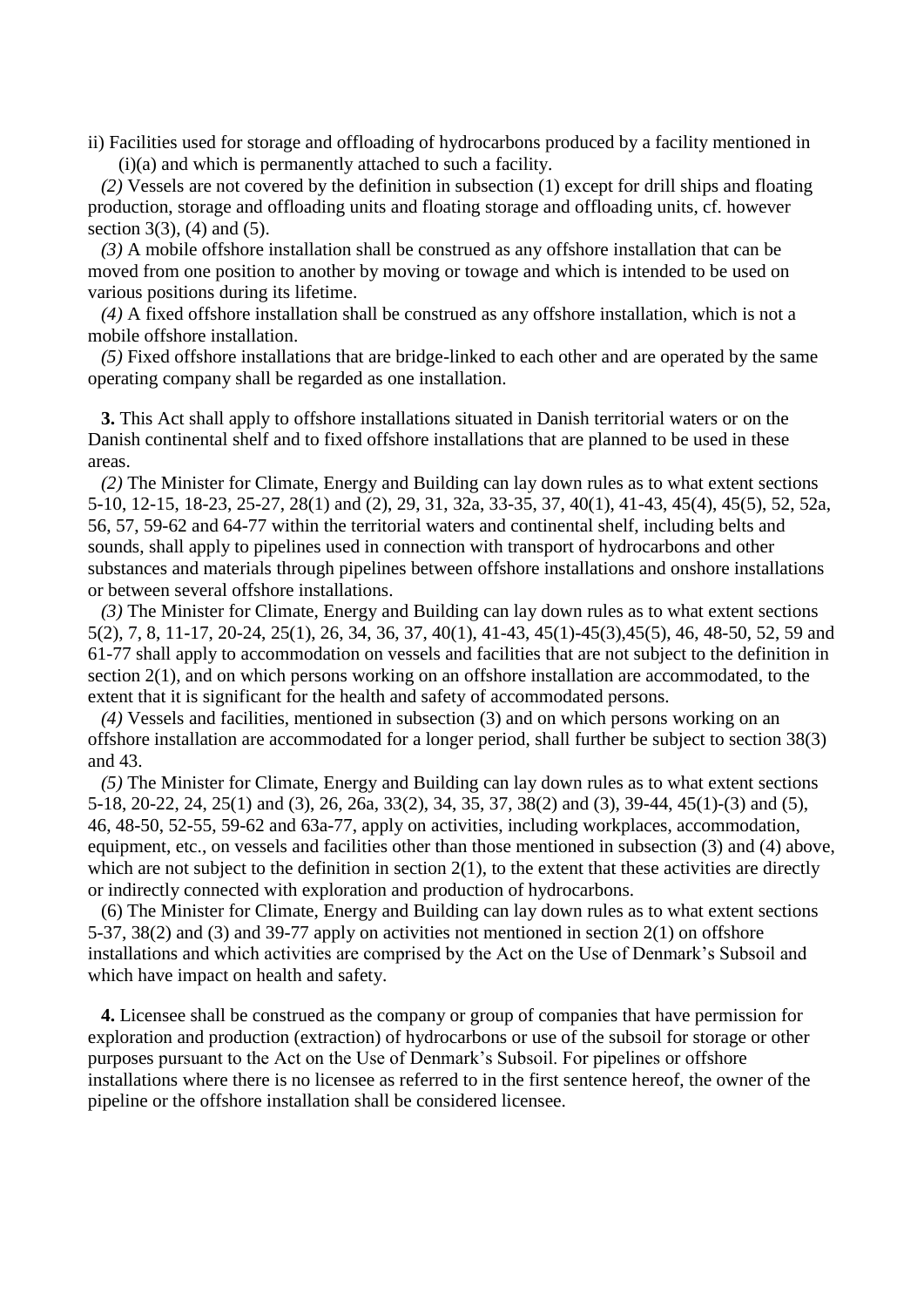*(2)* Operator shall be construed as the company that, on behalf of the licensee, carries out the activities as the licensee has obtained a permit to perform pursuant to Act on the Use of Denmark's Subsoil including transport through pipelines.

*(3)* Operating company shall be construed as the company that is responsible for the day-to-day operation of an offshore installation, a pipeline, cf. section 3(2), or a vessel or other facilities, cf. section 3(5). For vessels and facilities covered by section 3(3) and (4), the operating company shall be construed as the company that is responsible for the day-to-day operation of the offshore installation on which the persons accommodated on the vessel or facility are working.

*(4)* Contractor shall be construed as the company carrying out work for another company.

*(5)* Employer shall be construed as the company that is authorised to instruct the employees who carry out work on offshore installations.

*(6)* Company manager shall be construed as any person who by virtue of his position participates in the ordinary, general management of the company.

*(7)* Supervisor shall be construed as any person whose work solely or essentially consists of managing or supervising the work on behalf of his employer in his company or part thereof.

*(8)* Offshore installation manager shall be construed as the supervisor who, on behalf of the operating company, is in charge of the day-to-day operation of an offshore installation.

**4 a.** The Minister of Climate, Energy and Building can lay down provisions with regard to implementing or applying international conventions and EU regulation on conditions that are covered by this Act, including regulations, directives and decisions.

### Part II

### *General Duties*

#### *Distribution of Responsibility between the Individual Types of Companies*

**5.** The licensee shall ensure that health and safety risks on an offshore installation have been identified, assessed and reduced as much as reasonably practicable.

*(2)* The licensee shall ensure that the operator can fulfil the health and safety duties that rest with him.

*(3)* Where no operator has been appointed, the licensee shall ensure that the operating company is in a position to fulfil the health and safety duty that rest with the company.

*(4)* For offshore installations to which are connected more than one licensee, the obligations mentioned in subsections (1)-(3) shall rest with the licensees jointly.

**6.** The licensee shall ensure that supervision is carried out as to whether operation of an offshore installation takes place in accordance with this Act and rules laid down pursuant to the said Act.

*(2)* For offshore installations to which are connected more than one licensee, the obligations mentioned in subsection (1) shall rest with the licensees jointly.

**7.** The operator shall ensure that the necessary health and safety instructions are given to contractors working for the operator, especially to the operating company in cases where this company is not the operator. Furthermore, the operator shall ensure that supervision is carried out as to whether these companies plan and carry out their work in accordance with the requirements of the legislation and as to whether the health and safety risks have been identified, assessed and reduced as much as reasonably practicable.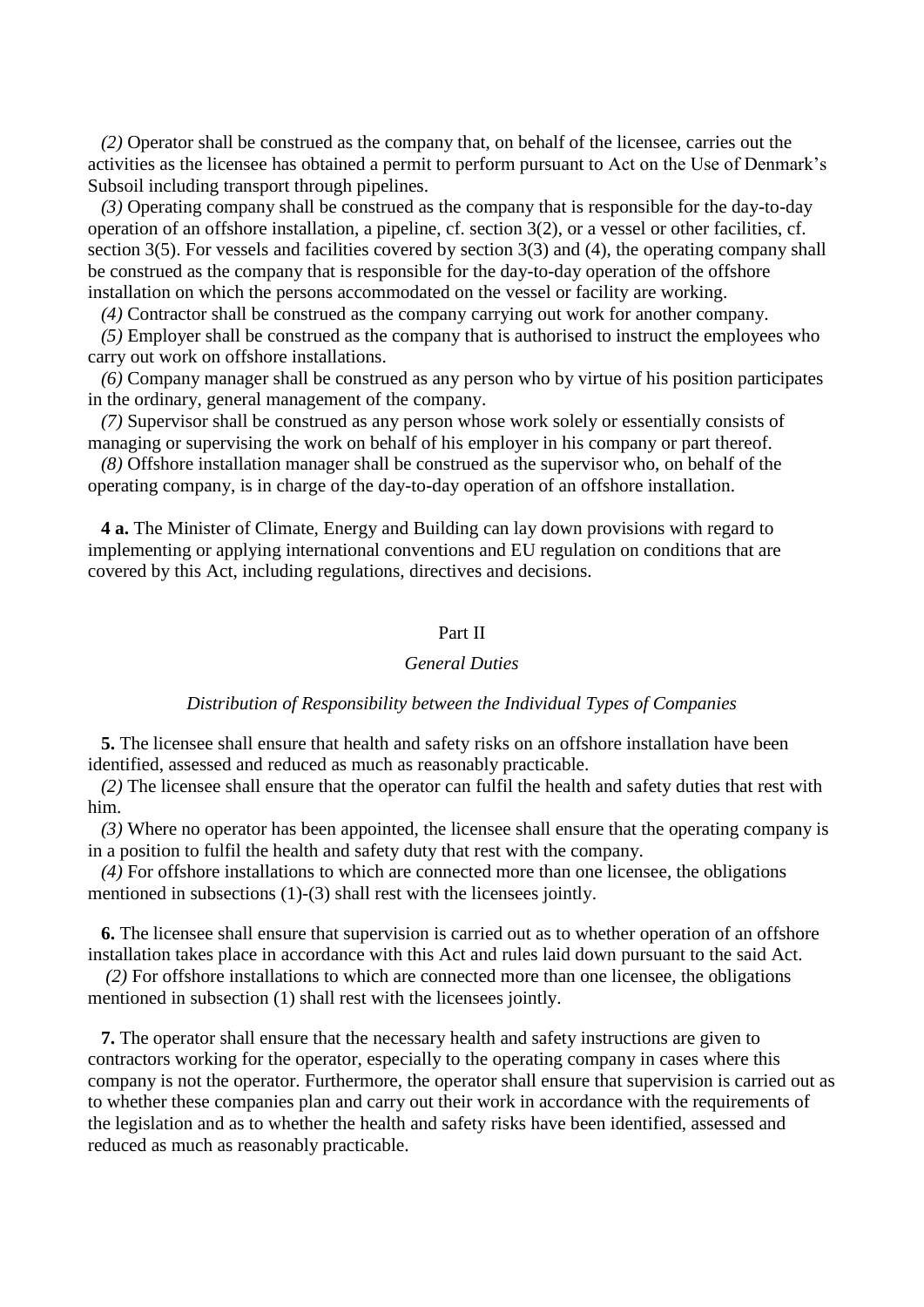*(2)* The operator shall ensure that the operating company can fulfil the health and safety duties that rest with the operating company.

**8.** On manned offshore installations, the operating company shall appoint an offshore installation manager.

*(2)* The operating company shall ensure that the necessary health and safety instructions are given to contractors working for the operating company. Furthermore, the operating company shall ensure that supervision is carried out as to whether these companies plan and carry out their work in a manner that identifies, assesses and reduces health and safety risks as much as reasonably practicable.

*(3)* The operating company shall ensure that work to promote health and safety, which is carried out by several contractors on the offshore installation, is co-ordinated and that the offshore installation manager can fulfil the special duties that rest with him.

*(4)* The operating company shall ensure that health and safety risks on the offshore installation have been identified, assessed and reduced as much as reasonably practicable before the installation commences operation.

*(5)* The operating company shall ensure that equipment, before put into service, fulfils existing legislation.

*(6)* The operating company shall ensure that health risks in connection with use of substances and materials have been identified, assessed and reduced as much as reasonably practicable.

**9.** The individual contractor shall ensure that the necessary health and safety instructions are given to contractors working for him. Furthermore, the contractor in question shall ensure that supervision is carried out as to whether these companies plan and carry out their work in a manner that identifies, assesses and reduces health and safety risks as much as reasonably practicable.

### *Distribution of Responsibility within the Individual Companies with Employees*

**10.** The employer shall ensure that health and safety risks connected with the work have been identified, assessed and reduced as much as reasonably practicable.

*(2)* The employer shall ensure that supervision is carried out as to whether the risks referred to in subsection (1) have been identified, assessed and reduced as much as reasonably practicable.

*(3)* The employer shall inform his employees of the health and safety risks that may be connected with their work. Furthermore, the employer shall ensure that his employees receive the necessary training and instructions in performing their work to identify, assess and reduce the risks as much as reasonably practicable.

*(4)* If conditions speak in favour of this, the employer shall make sure that surveys, tests and inspections, possibly by experts, are carried out to find out whether the duties referred to in subsection (1) have been fulfilled.

*(5)* If there are more than one employer on the same offshore installation, these employers shall co-operate with each other on conditions that are important to health and safety. This co-operation shall be established by the operating company, cf. section 8(3).

*(6)* The provisions in subsections (1)-(5) on the duties of the employer shall also apply to company managers.

**11.** The offshore installation manager shall be overall responsible for the health and safety conditions on the offshore installation and ensure that the installation is operated in accordance with existing legislation.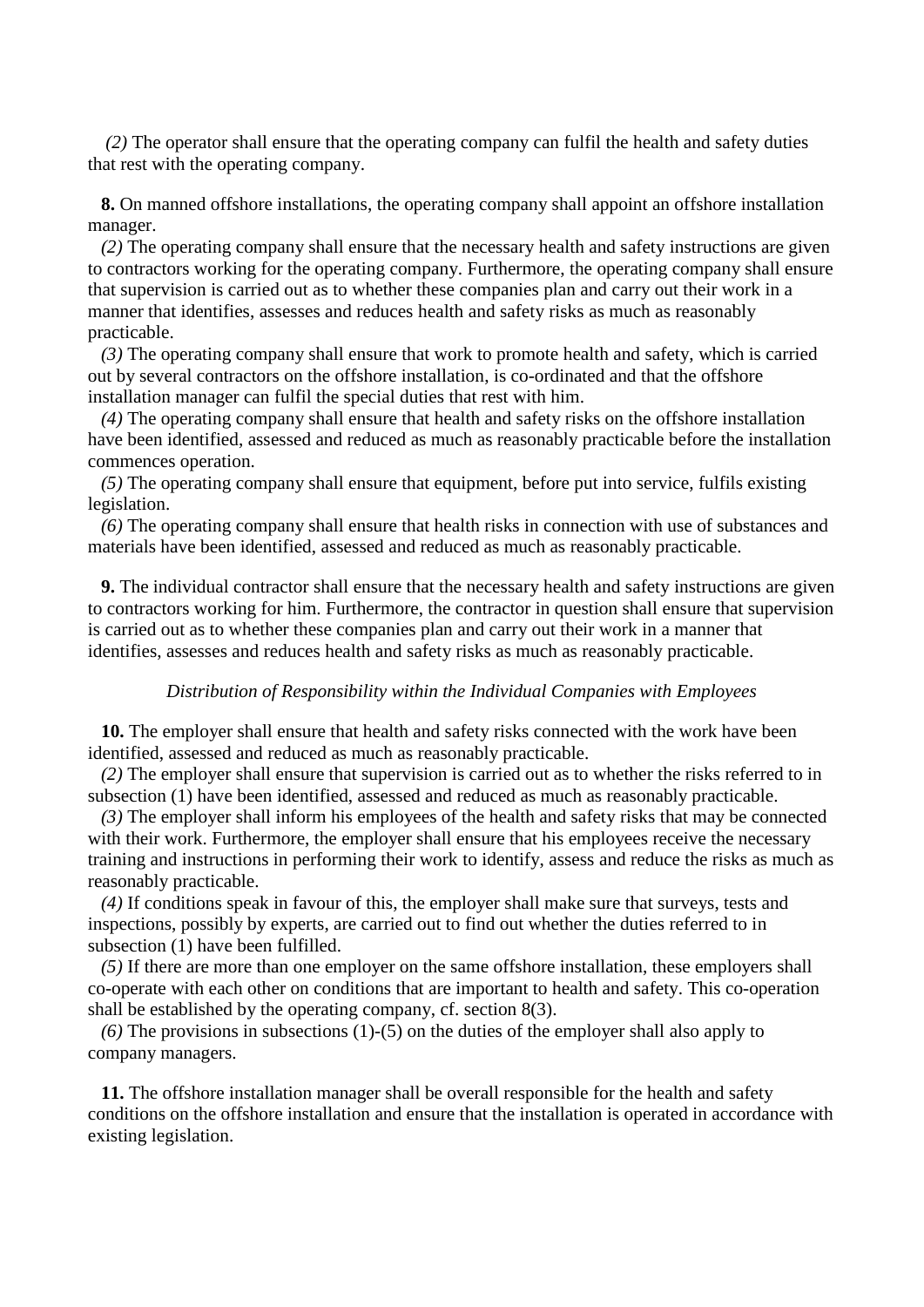*(2)* The offshore installation manager shall ensure that health and safety risks in connection with the activities on the installation have been identified, assessed and reduced as much as reasonably practicable.

*(3)* The offshore installation manager shall ensure that operation, maintenance and changes of the installation take place in accordance with the management system mentioned in section 20 below.

*(4)* If the offshore installation manager becomes aware of conditions that imply a risk of accidents or illness, he shall make sure that such risk is removed or reduced.

**12.** Each supervisor shall assist in identifying, assessing and reducing health and safety risks in connection with the work as much as reasonably practicable within his own work area. The supervisor shall ensure that measures taken to reduce such health and safety risks have the desired effect.

*(2)* If the supervisor becomes aware of conditions that imply a risk of accidents or illness, the supervisor shall ensure that this risk is removed or reduced. If the risk cannot be removed or reduced by intervention on site, the offshore installation manager shall be informed of this immediately.

*(3)* The supervisor shall participate in the co-operation on health and safety, cf. section 46 below.

**13.** The employees shall participate in the co-operation on health and safety, cf. section 46 below. Furthermore, the employees shall assist in identifying, assessing and reducing the health and safety risks as much as reasonably practicable within their own work area, and ensure that measures taken to reduce such health and safety risks have the desired effect.

*(2)* If the employees become aware of conditions that imply a risk of accidents or illness, which they cannot correct themselves, they shall inform their supervisor, offshore installation manager or the employee who represent them in health and safety matters.

*(3)* An employee shall be entitled to leave his workplace or a hazardous area in case of a serious or immediate danger that cannot be avoided.

*(4)* The employee shall not be subject to a reduction of his conditions of employment due to the fact that the employee leaves his workplace or a hazardous area, cf. subsection (3).

*(5)* Employees whose rights are infringed pursuant to subsection (4) can be awarded compensation.

**14.** The employer shall ensure that an employee, in consideration of his knowledge and access to work equipment can take appropriate measures himself with a view to avoiding consequences of a serious and immediate danger to his own or others' safety when it is not possible to contact the supervisor or the offshore installation manager.

*(2)* The employee shall not be subject to a reduction of his employment conditions due to the fact that the employee has initiated measures pursuant to subsection (1), unless the employee in that connection has acted intentionally or grossly negligently.

*(3)* Employees whose rights have been infringed pursuant to subsection (2) can be awarded compensation.

**15.** The provisions in section 13(3)-(5) and section 14 shall not apply if a collective agreement gives an employee similar or better rights.

**16.** All persons on board an offshore installation shall conform to the procedures that are determined for work and stay on the installation and respect the measures taken concerning health and safety matters.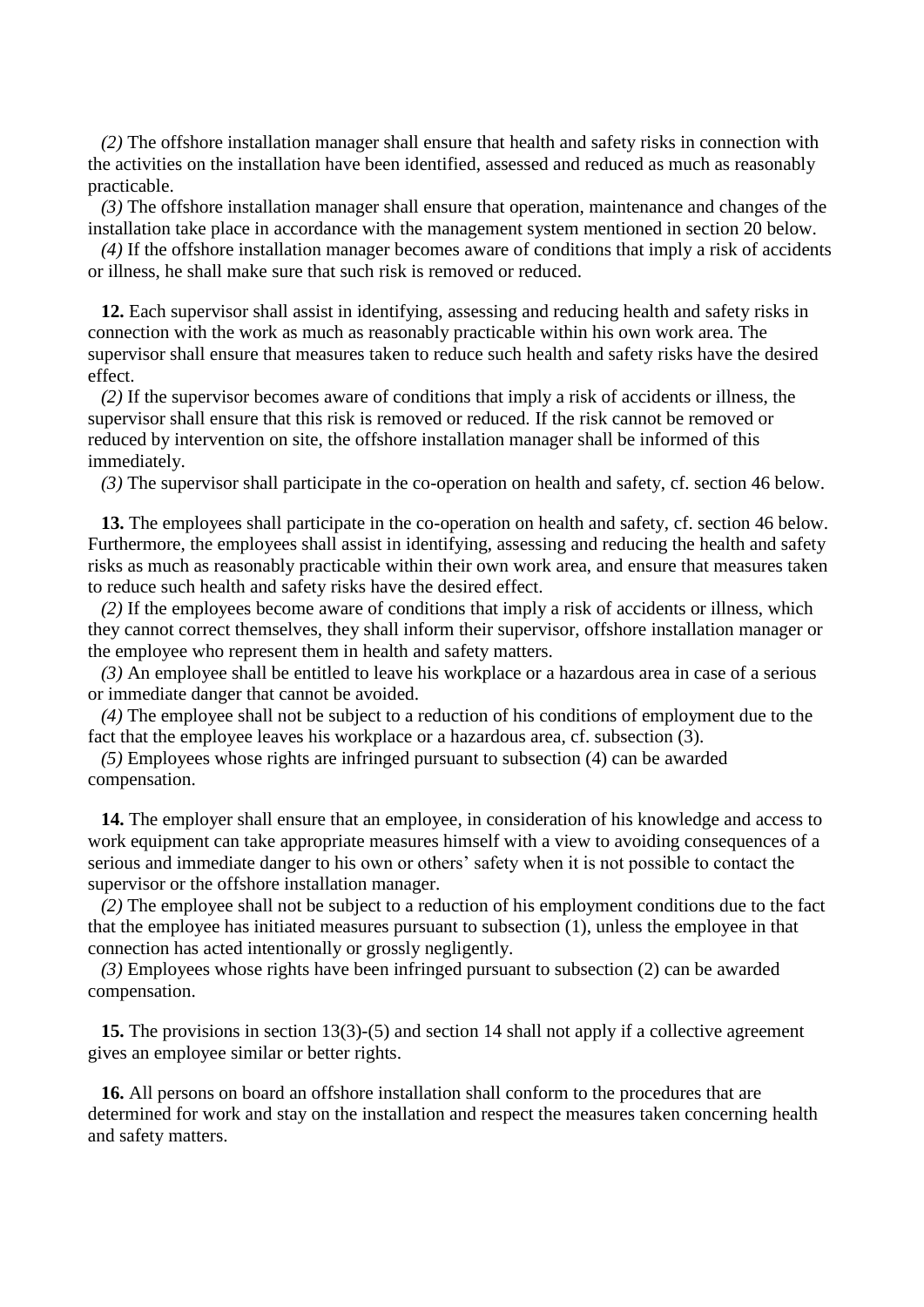**17.** The Minister for Climate, Energy and Building can lay down detailed rules on the duties of the employer, offshore installation manager and other supervisors as well as employees.

### *Suppliers, etc.*

**18.** Suppliers, etc. transferring or handing over machines, machine parts, containers, prefabricated structures, apparatuses, tools, other equipment or substances and materials for use on the installation shall ensure that the equipment as well as substances and materials conform to existing legislation on arrangement, packaging and labelling when handed over. Furthermore, suppliers, etc. transferring or handing over shall ensure that data sheets as well as instructions in the use of the equipment or substances and materials and in maintenance, transport and installation of the equipment are included on delivery and conform to existing legislation as regards health and safety matters.

*(2)* If equipment is made for use on an offshore installation according to the recipient's written, detailed instructions, the duties pursuant to subsection (1) shall rest with the recipient.

*(3)* If machines, machine parts, containers, prefabricated structures, apparatuses, tools, other equipment or substances and materials are delivered to an offshore installation from a supplier outside the EU, the duties pursuant to subsection (1) shall rest with the recipient.

*(4)* The person inviting tenders for services shall ensure when preparing his tender documents that health and safety in connection with performance of the work are considered. Furthermore, the person inviting tenders shall ensure that the tender documents contain relevant information about special, essential health and safety matters connected with the performance of the work with a view to the person performing the task becoming acquainted with this.

*(5)* The person inviting tenders shall otherwise assist in ensuring that the task put up for tender can be performed justifiably in terms of health and safety by the employer who has been awarded the contract.

*(6)* The Minister for Climate, Energy and Building can lay down more specific rules on the duties pursuant to subsections (1)-(5) above.

### Part III

### *Management of Health and Safety*

## *Management System for Health and Safety*

**19.** For fixed offshore installations the operator shall ensure that a management system for health and safety is established and maintained, ensuring and documenting that the design, fabrication, installation, change or dismantling of the installation conform to requirements laid down in or pursuant to this Act.

*(2)* The management system shall be based on recognised norms and standards for management systems or other similar systems and shall be established before planning or dismantling of the installation is commenced.

*(3)* The operator shall ensure supervision of compliance with the management system.

**20.** The operating company shall establish and maintain a management system for health and safety, which ensures and documents that offshore installations, their condition, operation and maintenance as well as the performance of the work conform to the health and safety requirements laid down in or pursuant to this Act.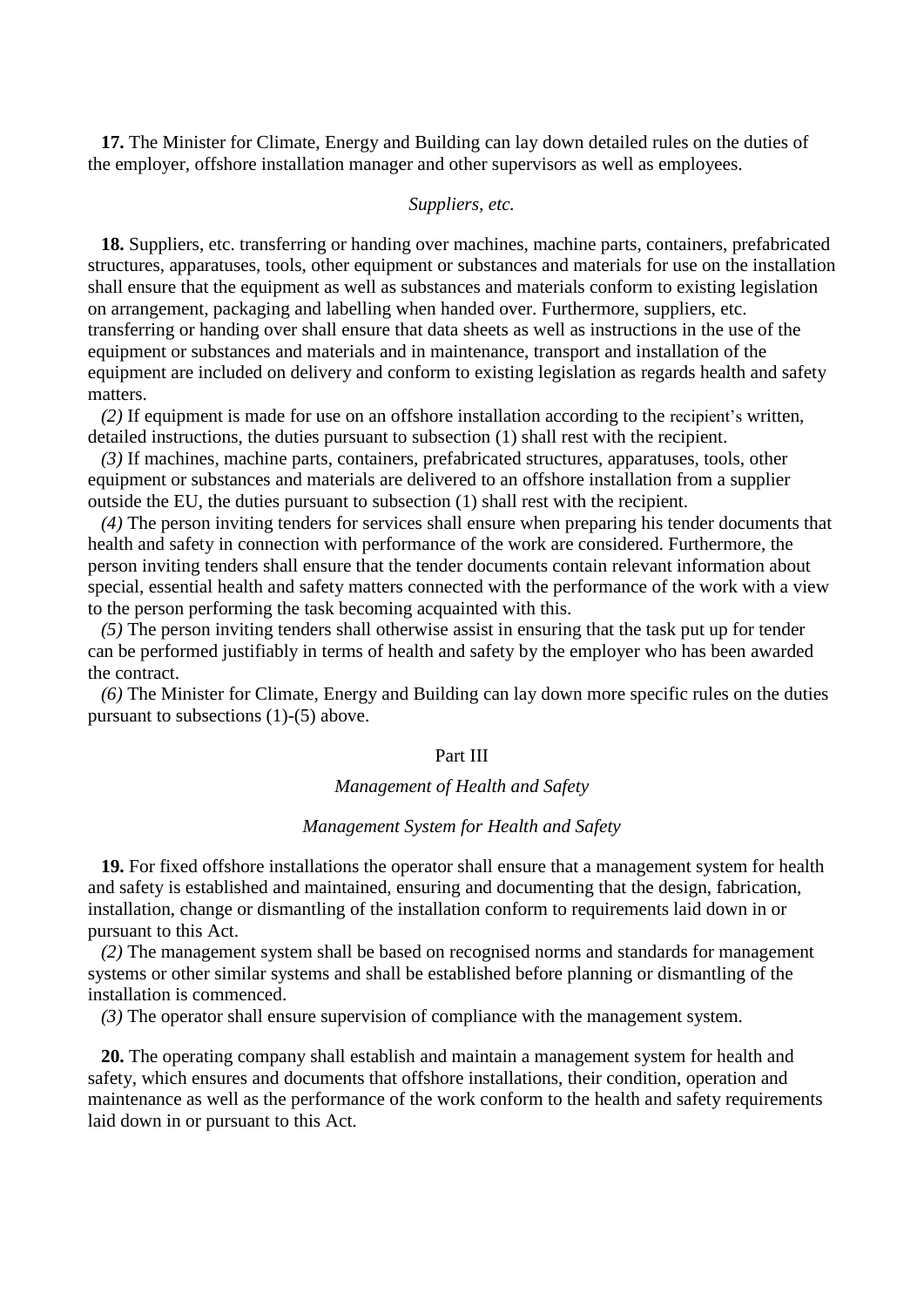*(2)* The management system shall be based on recognised norms and standards for management systems or other similar systems and shall be established before operation of the installation is commenced.

*(3)* The operating company shall ensure supervision of compliance with the management system.

**21.** Independent verification that the installation, parts thereof or its equipment fulfils requirements laid down in or pursuant to this Act can partially replace the systems mentioned in sections 19 and 20.

*(2)* Such verification shall be made by experts recognised by the supervisory body.

**22.** The Minister for Climate, Energy and Building may lay down more specific rules on the contents of the systems mentioned in sections 19 and 20, including rules on reporting routines as well as audit and control procedures. Furthermore, The Minister for Climate, Energy and Building can lay down more specific rules on the verification system referred to in section 21 above, including rules determining that some parts of the installation must be verified.

## *Health and Safety Case*

**23.** The operator shall ensure that a health and safety case is prepared for a fixed offshore installation which, as a minimum includes:

- i) Identification of the risks that are connected with the offshore installation, including any activity in connection with the offshore installation and its dismantling, and which may have serious consequences for the health and safety of the employees
- ii) Assessment of the risks mentioned in i).
- iii) Particulars to demonstrate that the risks mentioned in i) have been identified, assessed and reduced as much as reasonably practicable, including that the maximum and minimum manning for operation of the installation have been determined and that an efficient and controlled evacuation of the offshore installation can take place in critical situations.
- iv) Particulars to demonstrate that the management system, cf. sections 19 and 20, ensures and documents that the requirements in this Act and in rules laid down pursuant to this Act are complied with in normal as well as critical situations.

*(2)* The health and safety case shall be prepared in connection with the design of a new fixed offshore installation and contain the information mentioned in subsection (1), to the extent that it is possible at the time of design.

*(3)* The health and safety case shall be updated regularly concurrently with details concerning health and safety matters becoming available in connection with design, fabrication, installation, operation and dismantling of the installation.

**24.** The operating company shall ensure that a health and safety case is prepared for a mobile offshore installation, which, as a minimum, includes:

- i) Identification of the risks that are connected with the offshore installation, including any activity in connection with the offshore installation and which may have serious consequences for the health and safety of the employees.
- ii) Assessment of the risks mentioned in i).
- iii) Particulars to demonstrate that the risks mentioned in i) have been reduced as much as reasonably practicable, including that the maximum and minimum manning for operation of the installation have been determined and that an efficient and controlled evacuation of the offshore installation can take place in critical situations.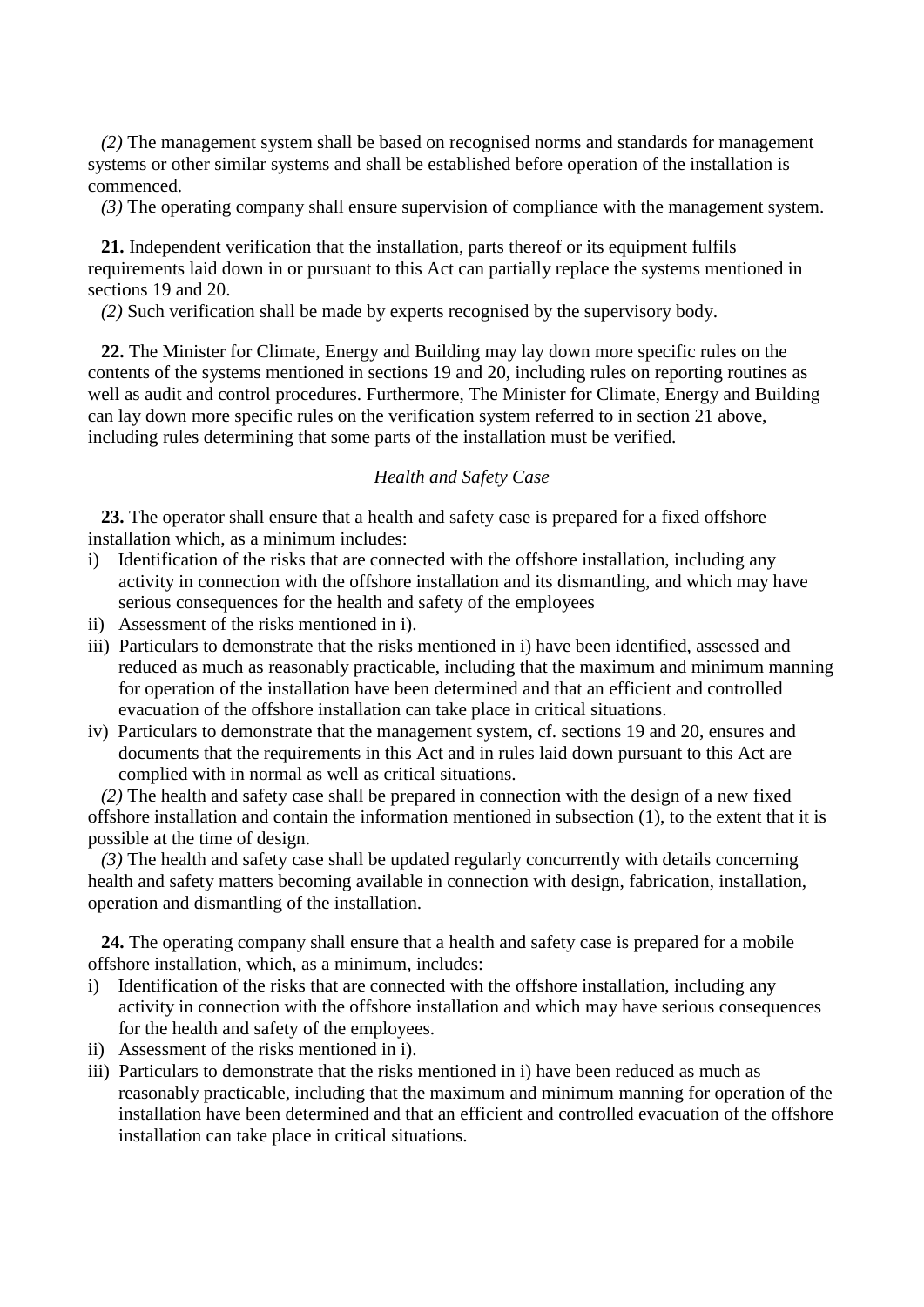iv) Particulars to demonstrate that the management system, cf. section 20, ensures and documents that the requirements in this Act and in rules laid down pursuant to this Act are complied with in normal as well as critical situations.

*(2)* The health and safety case shall be prepared before the offshore installation is put into operation.

**25.** During operation of an offshore installation, the operating company shall ensure that the health and safety case is updated in case of essential changes of the offshore installation, its layout, equipment or operational conditions, where these changes have impact on the risk of work related injuries.

*(2)* If operation of a fixed offshore installation is planned to proceed after the expiry of its design life, it shall be demonstrated in the health and safety case that safety risks originating from the supporting structures of the installation in the planned operation period have been identified, assessed and reduced as much as reasonably practicable. The length of the planned operation period shall appear from the health and safety case.

*(3)* The health and safety case shall be available on the offshore installation and be accessible to the management of the installation and its personnel and to the supervising authority.

**26.** The Minister for Climate, Energy and Building may lay down more specific rules on the contents of the health and safety cases mentioned in sections 23 and 24 and on updating of these according to section 25(1) above.

**26 a**. The Minister for Climate, Energy and Building can lay down rules on obligations on the operating company to ensure that doctors, occupational health clinics and health authorities responsible for occupational medical examinations have access to the health and safety case of the offshore installation when relevant for the health surveillance of the employees.

## *Approvals, Permits, etc.*

**27.** The operator must ensure that the approval of the overall design is obtained from the supervisory authority before carrying out:

- (i) Construction of a new fixed offshore installation.
- (ii) Larger reconstruction of an existing fixed offshore installation including addition of a platform or other facility, which is covered by the definition of a fixed offshore installation, cf. section 2(1) and (4).

 $(2)$  The application according to  $(1)(i)$  must be accompanied by the health and safety case, mentioned in section 23(1) and (2), as well as overall schedules for the construction process.

*(3)* Application according to (1)(ii) must be accompanied by the health and safety case, mentioned in section 23(1), and which is updated in accordance with section 23(3) and section 25(1) as well as overall schedules for the construction process.

**28.** The operator must ensure that the permission of the inspecting body is obtained before a new fixed offshore installation or a modification of an existing fixed offshore installation, cf. section 27, or a mobile offshore installation is put into operation. Among other things, the application hereof must contain information of the time when the installation in question is expected to be put into operation. For mobile installations, information is also required concerning the requested duration the permission.

*(2)* The application in accordance with (1) must be accompanied by an updated health and safety executive case, cf. section 23 (1) and (3) and section 24.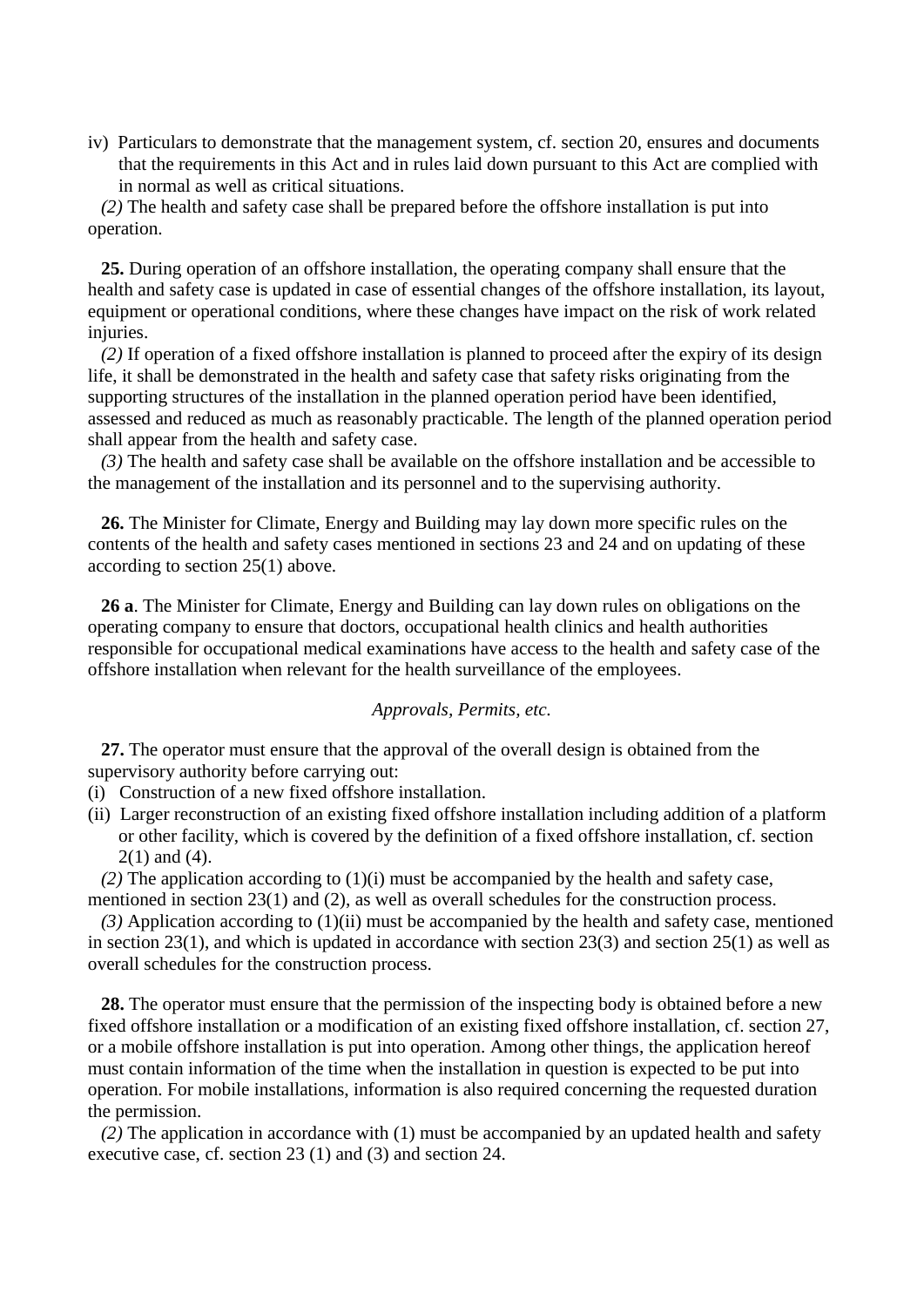*(3)* A permission for mobile offshore installations in accordance with (1) can be extended if applied for and an updated health and safety executive case is enclosed with the application cf. section 24. Among other things, the application must contain information on the wanted duration of the extension.

*(4)* The permission for mobile offshore installations in accordance with (1) or the extension according to (3) can only be granted for a period of maximum 5 years duration.

**29.** The operating company must obtain the inspecting body's permission before modifications are carried out, which are not covered by section 27, on an offshore installationor of the operational condition of the installation if the modifications in overall terms are of essential importance to the risk for major accidents.

*(2)* An updated health and safety case must be enclosed with the application for the permission in accordance with (1) cf. section 25 (1).

**30.** Before a mobile offshore installation is moved from one position to another, the operator of the installation shall inform the supervising authority of the new position.

**31.** Before a fixed offshore installation is dismantled, the licensee shall ensure that permission from the supervising authority is obtained. The application for permission shall be accompanied by an updated health and safety case, cf. section 23.

**32.** At the request of the operating company, the supervising authority can promise to grant an operation permit for a mobile offshore installation, cf. section 28(1) above.

*(2)* The validity of such promise pursuant to subsection (1) above shall be maximum five years.

*(3)* The condition for considering such a request pursuant to subsection (1) is that the operating company pays the expenses incurred by the supervising authority in accordance with rules on payment laid down pursuant to section 65(2) below.

**32 a.** The Minister for Climate, Energy and Building can lay down further rules on

- (i) in which cases an approval pursuant to section 27 and a permit pursuant to sections 28, 29 and 31 need to be applied for and in which cases a promise pursuant to section 32 can be applied  $for:$
- (ii) the contents of an application on approval, permit or promise as mentioned in (i); and

(iii) conditions in connection with permits and approvals.

 *(2)* The supervisory authority can set conditions in connection with an approval pursuant to section 27, a permit pursuant to sections 28, 29 and 31, and a promise pursuant to section 32.

### Part IV

#### *Construction, Arrangement, Equipment, Operation and Dismantling*

### *Risk Assessment*

**33.** In connection with the design of a fixed offshore installation and changes to this, the operator shall ensure that the health and safety risks that are connected with the construction, layout, equipment of the installation and all activities connected with the installations have been identified, assessed and reduced as much as reasonably practicable. The design shall reasonably consider any future needs for extension of the capacity and function of the installation. Taking into account the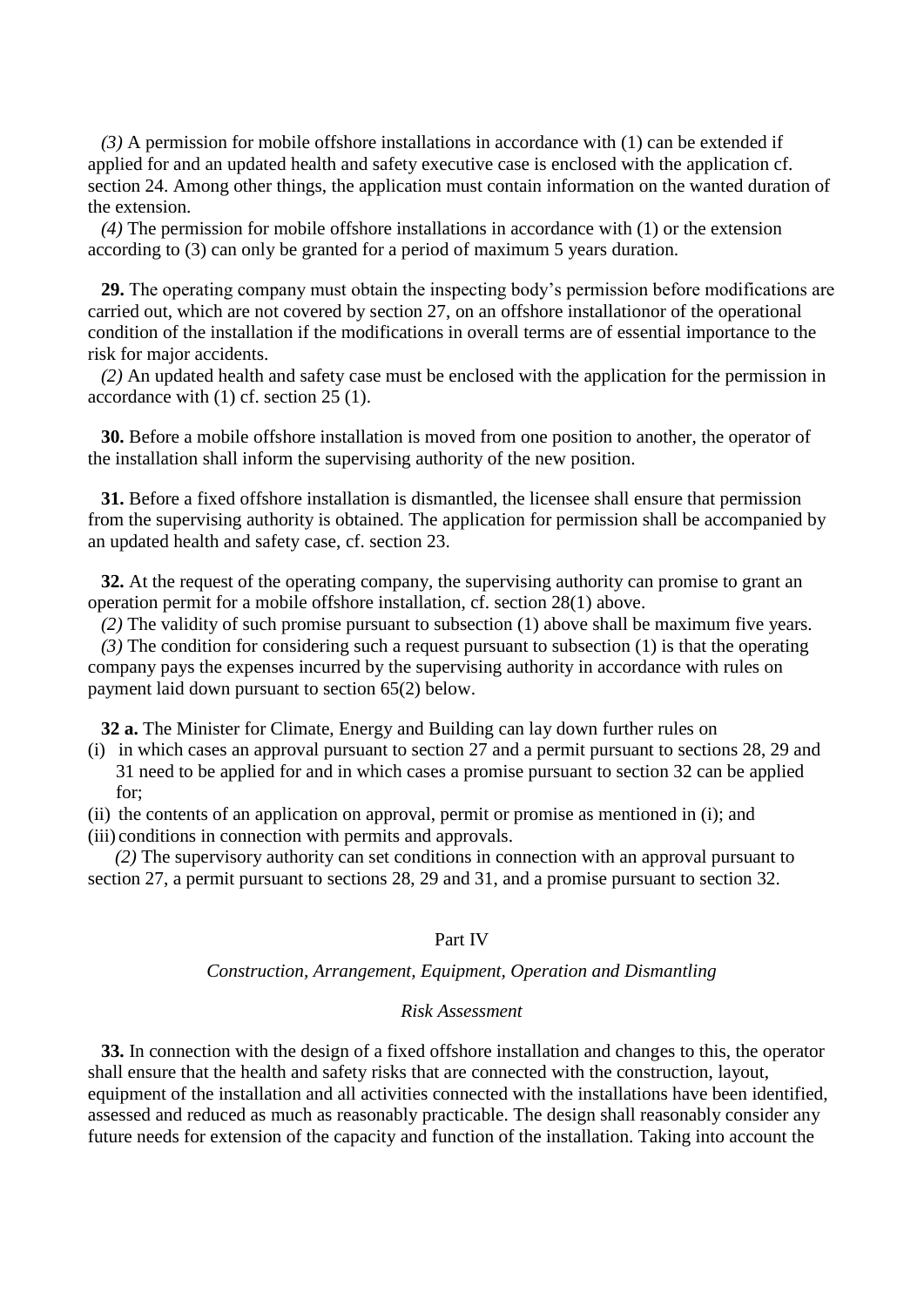design life of the installation, among other things, it shall as far as possible be endeavoured to use the best possible technology.

*(2)* On entering into an agreement on use of a mobile offshore installation, the operator shall ensure that the construction, layout and equipment of the installation are fully justifiable in terms of health and safety.

*(3)* In connection with planning of changes to a mobile offshore installation, the operating company shall ensure that the health and safety risks connected with the change have been identified, assessed and reduced as much as reasonably practicable.

**34.** The operating company shall in connection with operation of offshore installations ensure that the health and safety risks connected with the activities on the offshore installation and all activities connected with the installations have been identified, assessed and reduced as much as reasonably practicable.

*(2)* The operating company shall constantly seek to improve the health and safety level through continued reduction of the health and safety risks mentioned in subsection (1).

**35.** The individual employer shall, before the work is commenced, ensure that the health and safety risks in connection with the performance of the work have been identified, assessed and reduced as much as reasonably practicable.

**36.** The operating company shall ensure that the health risks on the installation, which are not related to the performance of the work and layout of workplaces have been identified, assessed and reduced as much as reasonably practicable.

**37.** The Minister for Climate, Energy and Building can lay down more specific rules on risk assessment and current improvement of the health and safety level.

### *Construction, Arrangement and Equipment*

**38.** In connection with construction of a fixed offshore installation the accommodation shall as far as possible be separated from the main activities, i.e. drilling and production.

*(2)* With regard to danger of fire and explosion, Fixed and mobile offshore installations must be divided into zones according to the degree of danger. The installation must be organized and used in accordance with the zoning.

*(3)* The accommodation facilities on fixed and mobile offshore installations must be adapted to the number of persons, who are expected to stay on the installation. Furthermore, the layout of the facilities must be so that the employees have access to undisturbed rest and restoration so that they can perform their duties in a secure manner.

**39.** On permanently manned offshore installations suitable treatment rooms shall be established so as to ensure that sick and injured persons can receive the necessary treatment before they, if required, are transported ashore to a hospital or the like.

*(2)* Access routes on the offshore installation shall be designed so that transport of sick and injured persons on stretchers to treatment rooms and evacuation sites can take place in an efficient manner.

**40.** An offshore installation shall be provided with equipment necessary for fulfilment of the purpose of the installation. The equipment shall be placed, arranged and be able to be used so as to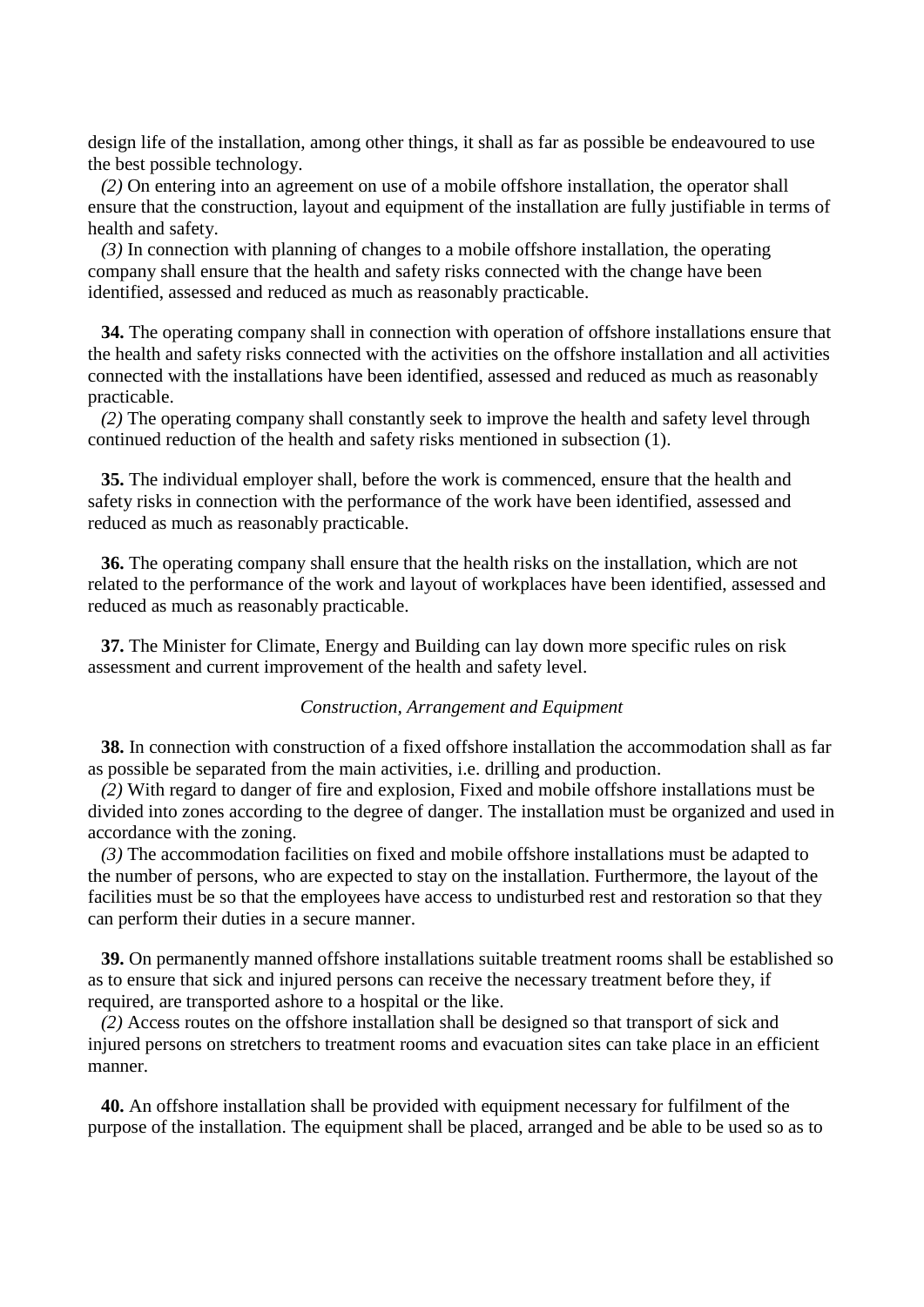reduce the health and safety risks after identification and assessment as much as reasonably practicable.

*(2)* The equipment shall be designed and used in accordance with the subdivision of areas, cf. section 38(2).

**41.** Current maintenance of the offshore installation shall take place so as to ensure that the installation and its equipment fulfil the health and safety requirements laid down in this Act or in rules laid down in pursuance thereof.

**42.** Recognised norms and standards that are important to health and safety shall be followed in connection with the construction, layout and equipment of the offshore installation.

*(2)* Norms and standards according to subsection (1) may be deviated from in cases where it is convenient for obtaining a higher level of health and safety or to be in keeping with the technical development. It is presumed by the deviation that health and safety risks are reduced as much as reasonably practicable.

**43.** The Minister for Climate, Energy and Building can lay down more specific rules on the structure of the offshore installation, including rules on separation of the accommodation from drilling and production activities, subdivision of areas on offshore installations, arrangement of workplaces, common and treatment rooms on offshore installations, access routes as well as arrangement and use of equipment.

**43 a.** The Minister for Climate, Energy and Building can lay down rules specifying that more specific international decisions and technical specifications concerning requirements to enterprises, installations, plants, products, etc, which are referred to in regulations issued pursuant to this act, are not published in the Danish Law Gazette.

*(2)* The Minister for Climate, Energy and Building shall lay down rules on how information about the international decisions and technical specifications that are not published in 'Lovtidende' (the Danish Law Gazette), cf. paragraph 1, can be acquired.

**44.** The Minister for Climate, Energy and Building can lay down more specific rules on the fact that international adoptions within the scope of this Act and regulations laid down by recognised classification agencies, etc. shall apply irrespective of whether they are in Danish.

#### *Emergency Response*

**45.** For all offshore installations an emergency response shall be established to meet the consequences of accidents.

*(2)* Before an offshore installation is put into use, a plan for the emergency response mentioned in subsection (1) shall be made. The plan shall be co-ordinated with the authorities' rescue and combating measures, cf. section 59 below, and to the greatest possible extent with emergency response plans prepared for other offshore installations.

*(3)* With a view to ensuring efficient rescue and combating efforts, the supervising authorities can order changes to the plan mentioned in subsection (2).

*(4)* Operating companies producing hydrocarbons, and operating companies and other companies carrying on transport of oil or natural gas through pipelines between two or more offshore installations and land-based installations shall make the necessary planning and take the necessary measures to secure own offshore installations, pipelines, etc. as well as the natural gas and oil supply, respectively, in emergency situations and other extraordinary situations.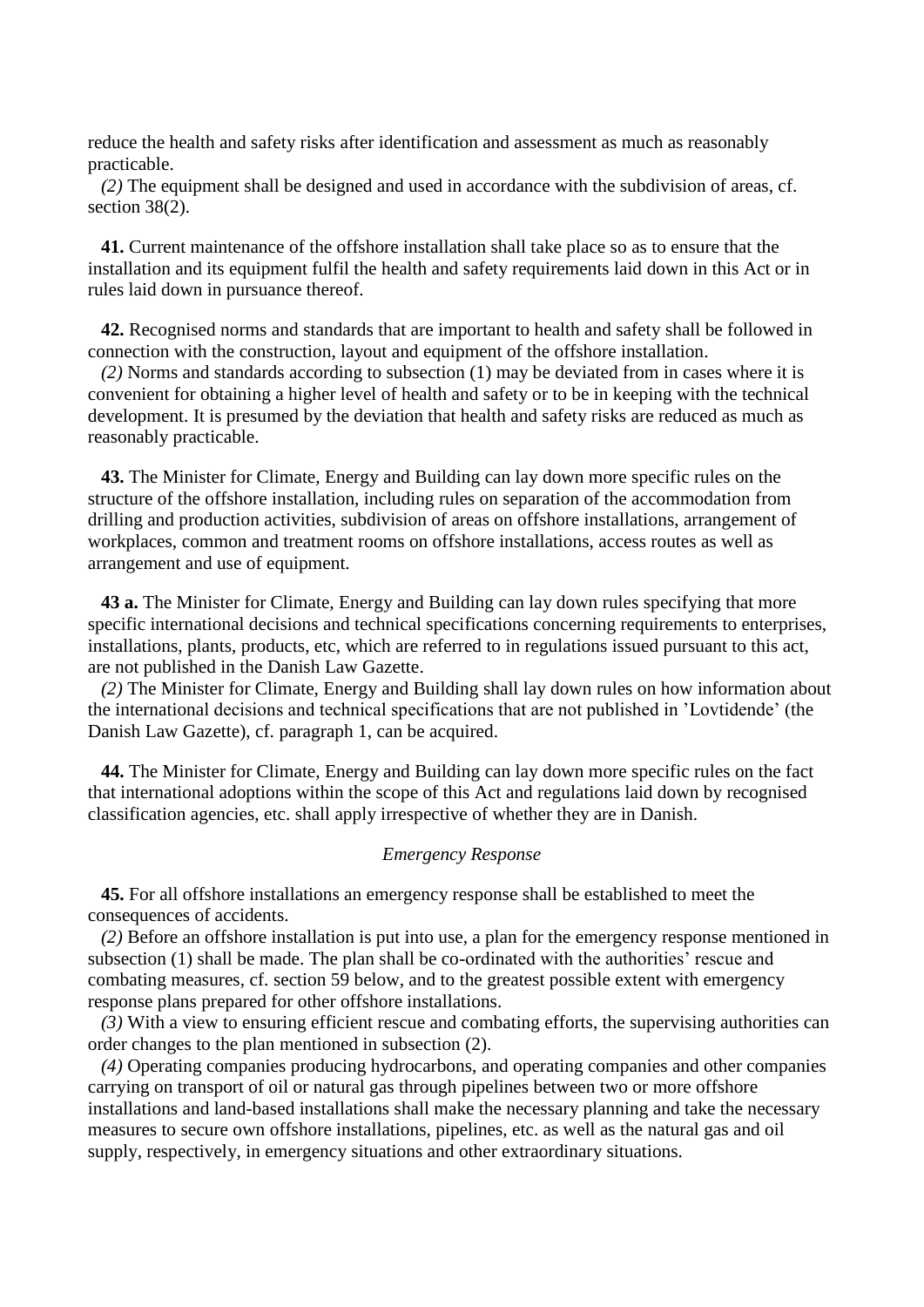*(5)* The Minister for Climate, Energy and Building may lay down more specific rules on the emergency response measures mentioned in subsection (1), (2) and (4), including rules on coordination of the emergency response of the individual offshore installations with the authorities' rescue and combating measures and with the national contingency to safeguard the country's energy supply.

### *Health and Safety Activities*

**46.** The operating company shall ensure that the health and safety activities are organised in collaboration with the employees.

*(2)* The employees or their representatives shall be involved in the planning of the performance of the work and planning of changes to the offshore installations as regards health and safety matters, including the related update of the health and safety case, cf. section 25(1) and (2) above.

*(3)* The operating company shall defray the expenses connected with tasks performed by the employees in connection with the collaboration pursuant to subsection (1), including expenses connected with the related training.

**47.** On any permanently manned offshore installation the operating company shall ensure that personnel with the necessary health training and competence form part of the manning with a view to attending to preventive and therapeutic health tasks.

**48.** If the licensee, the operator, the operating company, contractors or employers do not have the necessary expert knowledge available to attend to the health and safety work, they shall procure external expert assistance with a view to ensuring that the health and safety risks have been identified, assessed and reduced as much as reasonably practicable.

**49.** The Minister for Climate, Energy and Building can lay down rules on the collaboration mentioned in section 46(1), including rules on protection of employees attending to tasks in connection with this collaboration against dismissal or other reduction of their employment conditions, on the conditions mentioned in section 47, including training, and on expert assistance pursuant to section 48.

### *Training and Competence*

**50.** The operating company shall ensure that the employees, before the work is commenced, are sufficiently trained to attend to the tasks according to the emergency response plan of the installation, cf. section 45(2), and to attend to own safety in an emergency situation.

*(2)* The employer shall ensure that the employees are adequately instructed, and that they have the competence ensuring that their duties on the offshore installation can be performed fully justifiably in terms of health and safety, and that there is documentation available for this competence.

*(3)* Persons under the age of 18 shall not be allowed to carry out work on offshore installations.

*(4)* The Minister for Climate, Energy and Building can lay down rules on training pursuant to subsection (1) and on the necessary competence pursuant to subsection (2).

**50 a.** The Minister for Climate, Energy and Building can lay down rules that a person whose professional qualifications are acquired in third countries is only allowed to carry out work within the scope of the Act, where demands are made concerning a specific education or examination, if the person's professional qualifications have been approved by the Danish Energy Agency.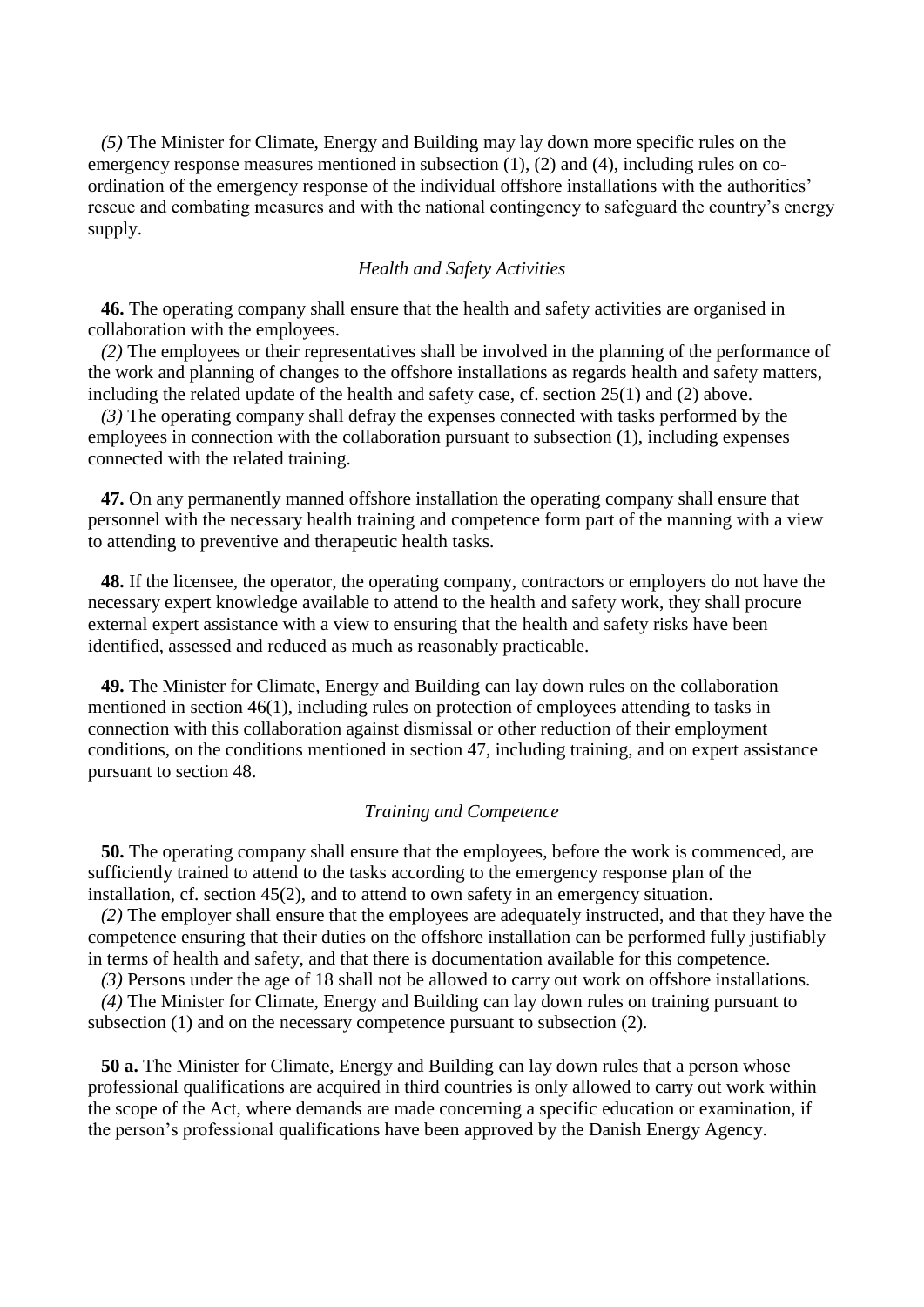*(2)* The Minister for Climate, Energy and Building can lay down rules that a person who intends to work on a regular basis within the scope of the Act, and whose professional qualifications are acquired in other EU countries, EEA countries or countries that have an agreement with EU hereon, can only carry out work within fields where demands are made concerning a specific education or examination if the person's professional qualifications have been approved by the Danish Energy Agency.

*(3)* The Minister for Climate, Energy and Building can lay down rules that a person who intends to work on a temporary and occasional basis within the scope of the Act, and whose professional qualifications are acquired in other EU countries, EEA countries or countries that have an agreement with EU hereon, must have his or her qualifications controlled and approved before the work commences within fields where demands are made concerning a specific education or examination. This only applies with regard to work that is of importance to the safety and health of the public and if the purpose of the control is to avoid serious damage to the health or safety of the recipient.

**50 b.** The Minister for Climate, Energy and Building can lay down rules that on request the employer must provide documentation to the Danish Energy Agency that the employees have the necessary qualifications to carry out the work in question where a specified education, test, certificate, professional experience, etc. is required.

**50 c.** The Minister for Climate, Energy and Building can lay down rules that a person whose professional qualifications are acquired in third countries must apply to have these qualifications approved before the work commences. This applies within the scope of the Act where there is a demand concerning a specified education or passed examination.

*(2)* The Minister for Climate, Energy and Building can lay down rules that a person who intends to work on a regular basis within the scope of the Act, and whose professional qualifications are acquired in other EU countries, EEA countries or countries that have an agreement with EU hereon, must apply to have his or her professional qualifications approved before the commencement of the work within fields where demands are made concerning a specific education or examination.

*(3)* The Minister for Climate, Energy and Building can lay down rules that a person who intends to work on a temporary and occasional basis within the scope of the Act, and whose professional qualifications are acquired in other EU countries, EEA countries or countries that have an agreement with EU hereon, must send in a written notification to the Danish Energy Agency before the work commences within the fields where demands are made concerning a specified education or passed examination. This only apply with regard to work that is of importance to the national health and safety, and if the purpose of the control is to avoid serious damage to the recipient's health or safety.

*(4)* The Minister for Climate, Energy and Building can lay down rules concerning applications and notifications, including submission of documentation for the professional qualifications.

*(5)* The Minister for Climate, Energy and Building can lay down rules on the passing of aptitude tests or completion of a probation time for persons whose professional qualifications are acquired in a third country or in other EU countries, EEA countries or countries that have an agreement with EU hereon.

**50 d.** The Minister for Climate, Energy and Building can lay down rules that the operating company itself must ensure that persons whose professional qualifications are not to be approved by the Danish Energy Agency in accordance with rules laid down in pursuant to sections 50a and 50c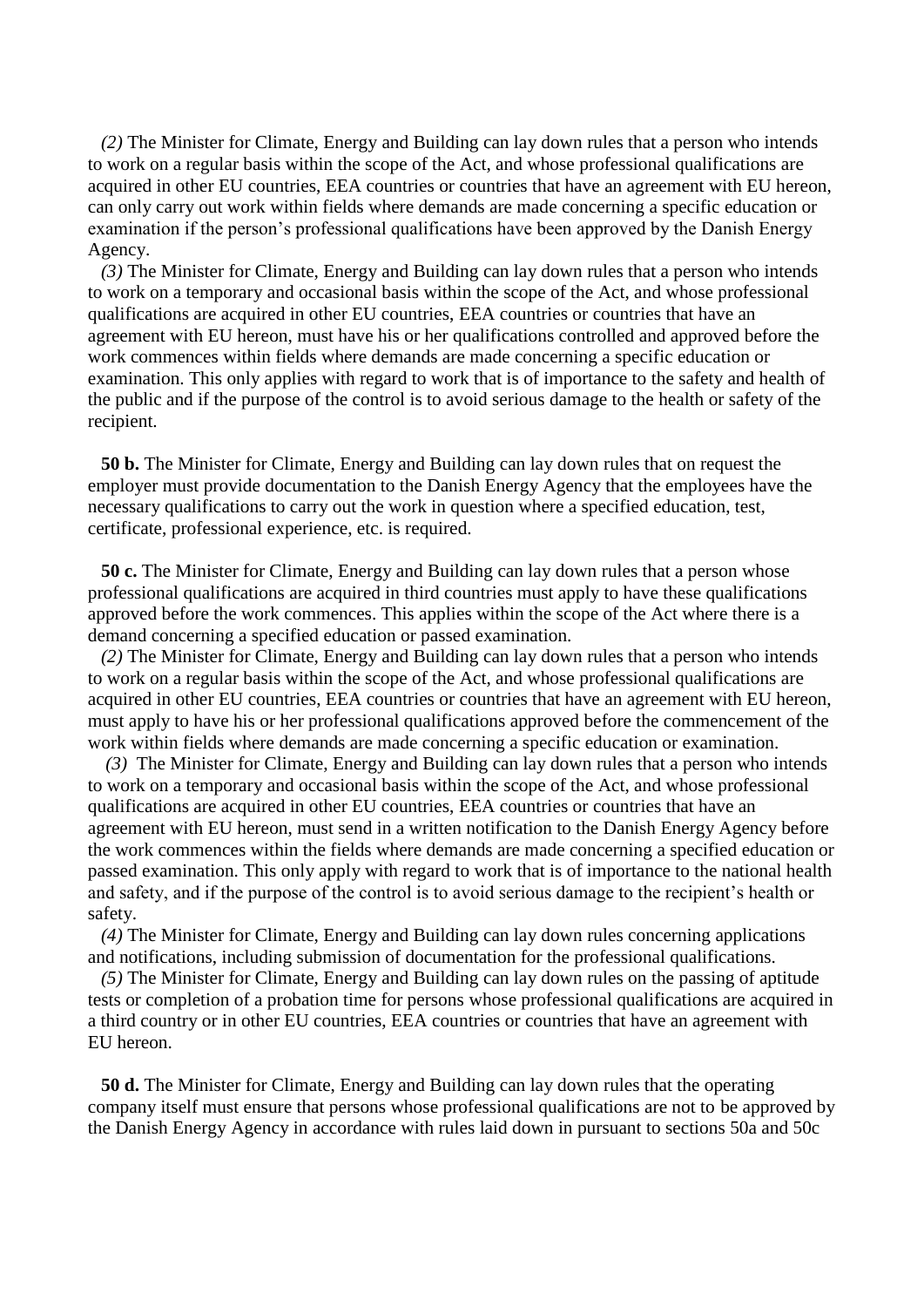fulfils the demands laid down in the Act or rules issued pursuant to the Act concerning specified education or passed examination.

### *Working Hours, Rest and Off-duty Periods*

**51.** The employer shall arrange the work so as to ensure that the average weekly working hours of the employee do not exceed 48 hours including overtime, calculated over a period of reference of 12 months. Annual paid holidays and sick leave are not included in the calculation.

*(2)* The employer shall arrange the work so as to ensure that the employees have a rest period of at least 11 consecutive hours within each 24-hour period.

*(3)* In connection with the arrangement of the work the employer shall otherwise ensure, considering the duration of the work period, that the employee is given reasonable possibilities of rest and off-duty periods which are adjusted to the special conditions of the employees and the workplace with a view to reducing the health and safety risks connected with the work as much as reasonably practicable.

*(4)* The Minister for Climate, Energy and Building shall lay down rules on deviation from the provisions in subsections (1) and (2), including agreements, rules on breaks during the working day, rest and off-duty periods, on-call work and night work.

### *Registration and Reporting, etc.*

**52.** The minister for Climate, Energy and Building may lay down rules on obligations on operating companies, employers, doctors and dentists to registration and notification of accidents, poisoning, occupational diseases and other conditions of importance to safety and health.

**52 a.** A doctor who notes or suspects that a person has been exposed to harmful effects shall inform the supervising authority. The Minister of Climate, Energy and Building may lay down rules on this, including the obligation to inform another authority.

### *Performance of the Work and Medical Examinations, etc.*

**53.** The employer shall ensure that health and safety risks connected with the performance of the work are identified, assessed and reduced as much as reasonably practicable and that threshold limit values established in rules laid down pursuant to this Act are complied with.

**54.** Recognised norms and standards, which are important in terms of health and safety to the performance of the work, shall be observed.

*(2)* Norms and standards according to subsection (1) may be deviated from in cases where it is convenient for obtaining a higher level of health and safety or to be in keeping with the technical development. It is presumed by the deviation that health and safety risks are reduced as much as reasonably practicable.

**55.** The Minister for Climate, Energy and Building can lay down more specific rules on the performance of the work and on medical examination of the employees before and during the employment and on examinations of occupational health, occupational hygiene or other health conditions.

*(2)* The employer must ensure that medical examinations of the employees before and during the employment and on examinations of occupational health, occupational hygiene or other health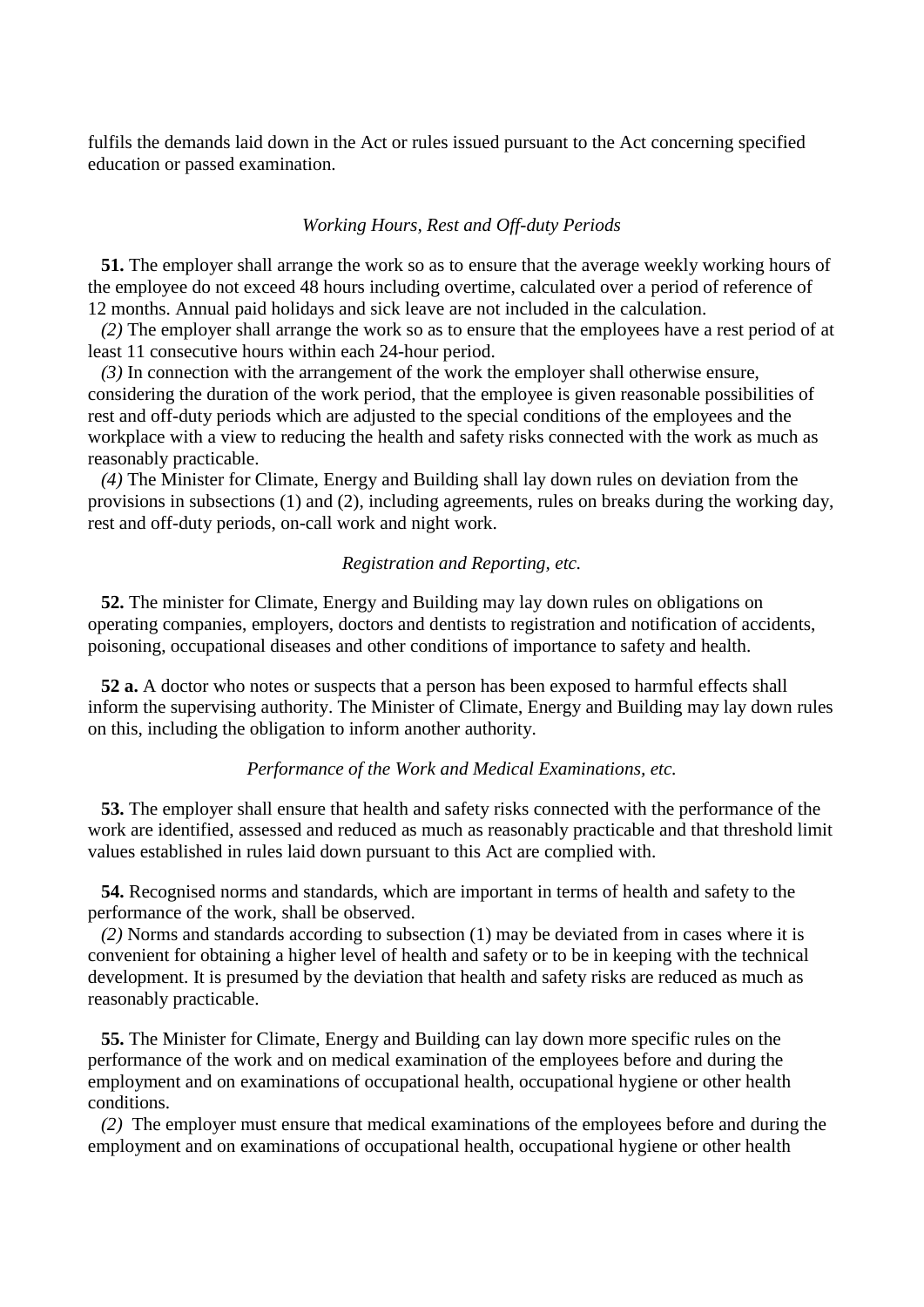conditions can be carried out without any loss of income of the employees and as far as possible during working time. The expenses connected with the examinations cannot be imposed on the employees. The Minister for Climate, Energy and Building can lay down more specific rules on the distribution of these expenses between the operating company and the contractor.

### *Dismantling of Offshore Installations*

**56.** Dismantling of a fixed offshore installation shall be planned and carried out so as to ensure that the health and safety risks connected with the work are identified, assessed and reduced as much as reasonably practicable.

**57.** The Minister for Climate, Energy and Building can lay down more specific rules on dismantling of fixed offshore installations.

#### Part V

#### *Committees, etc.*

## *Offshore Safety Council*

**58.** The Minister for Climate, Energy and Building shall appoint an Offshore Safety Council that is to assist in laying down rules pursuant to this Act, follow the technical and social development concerning offshore installations and discuss other conditions covered by this Act.

*(2)* Before rules are laid down pursuant to this Act, a statement from the Offshore Safety Council shall be obtained.

*(3)* The Offshore Safety Council shall consist of representatives from the two sides of industry, the Danish Energy Authority and other relevant authorities, including the Danish Maritime Authority, the Danish Working Environment Authority, the Danish Environmental Protection Agency and the Civil Aviation Administration.

*(4)* The Minister for Climate, Energy and Building shall decide which organisations and authorities, apart from the organisations and authorities mentioned in subsection (3) above, are to be represented in the Offshore Safety Council and shall lay down the order of business for the council.

### *The Authorities' Emergency Response Committee*

**59.** The Minister for Climate, Energy and Building shall appoint an Emergency Response Committee whose duty is to co-ordinate the efforts of the authorities in accident situations on offshore installations. The members of the Emergency Response Committee shall monitor the measures taken by those responsible for the offshore installations and co-ordinate the rescue and combating measures taken by the authorities, cf. section 45(2).

*(2)* The Minister for Climate, Energy and Building shall lay down procedures for the Emergency Response Committee.

### *Accident Investigation Board*

**60.** The Minister for Climate, Energy and Building shall appoint an Accident Investigation Board whose task is to investigate major incidents on offshore installations that have caused serious personal injury or damage to facilities.

*(2)* The Minister for Climate, Energy and Building can order the Accident Investigation Board to investigate incidents that are assumed to be of a health and safety interest in connection with the use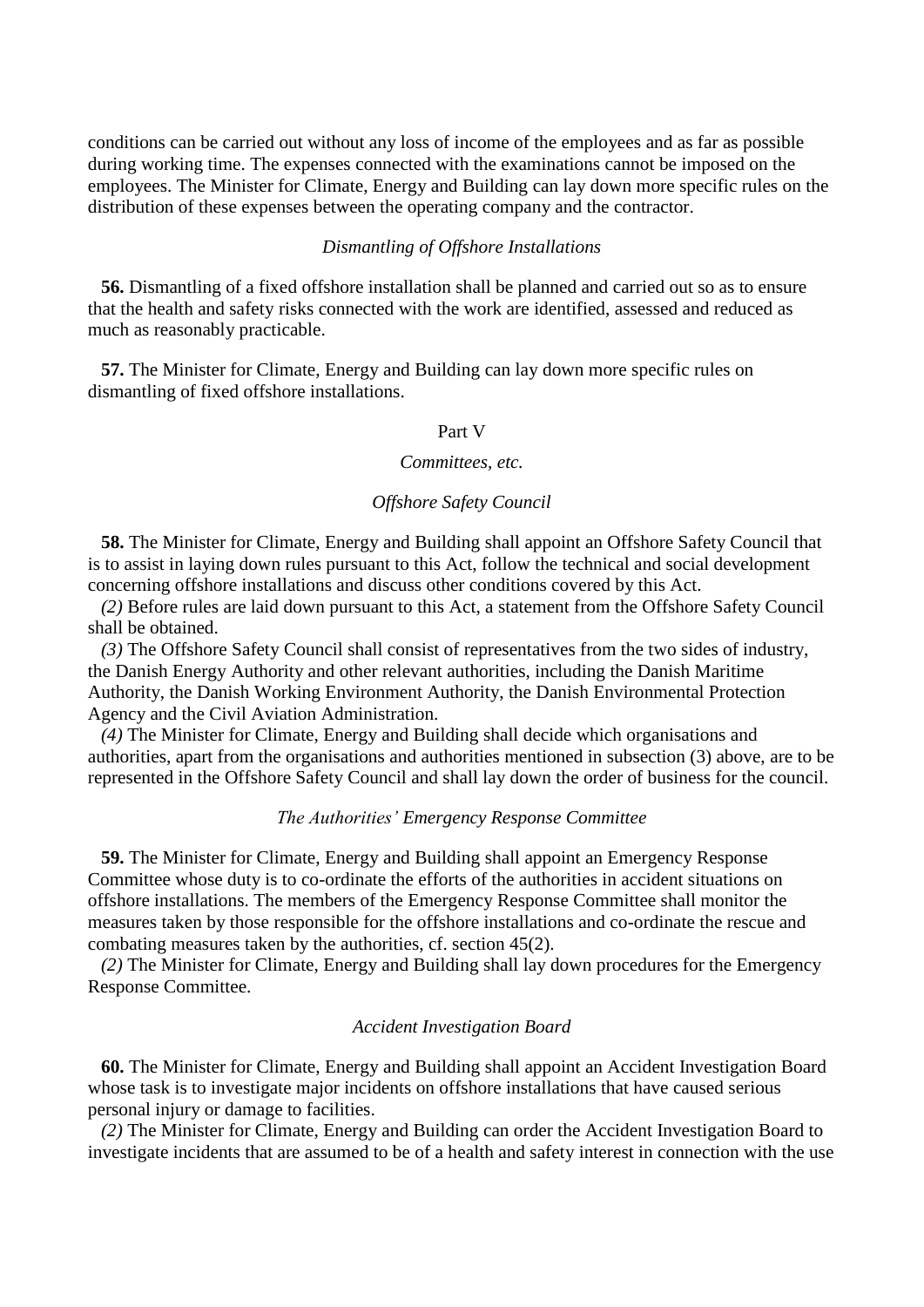of an offshore installation, and can lay down more specific rules for the activities of the Accident Investigation Board, including which rights and duties the Accident Investigation Board has in connection with investigations of the incidents covered by subsection (1).

#### Part VI

### *Supervision, etc.*

**61.** The Minister for Climate, Energy and Building shall supervise that this Act and the rules laid down pursuant to this Act and EU Regulations on matters comprised by this Act are observed.

*(2)* The Minister for Climate, Energy and Building shall not supervise conditions covered by section 13(3)-(5) and sections 14 and 15.

*(3)* The Minister for Climate, Energy and Building can authorise the Danish Energy Authority and other government authorities, designated the supervising authority, to exercise powers attributed by law to The Minister for Climate, Energy and Building.

*(4)* The Minister for Climate, Energy and Building can decide that the tasks of the supervising authority mentioned in subsection (3) to a more specific extent are transferred to private entities. The supervising authority shall supervise such tasks.

*(5)* Inspection bodies accredited for monitoring, periodic inspections, tests, etc., cf. paragraph (4), shall notify the supervisory authority if they believe that equipment or parts of equipment are dangerous if no action is taken. The Minister of Climate, Energy and Building may lay down more detailed rules on this.

*(6)* Other private entities, referred to in paragraph 4, must notify the supervisory authority, whose duties has been assigned to them, about the hazards that cannot be avoided, unless action is taken. The Minister of Climate, Energy and Building may lay down more detailed rules on this.

**62.** Anybody on whom duties have been imposed pursuant to this Act shall, as requested, give the supervising authority, the Emergency Response Committee and the Accident Investigation Board the information that is necessary for performance of their activities. This also applies to persons who act on behalf of those on whom duties have been imposed as prescribed by law.

*(2)* Anybody on whom duties have been imposed pursuant to this Act shall render the supervising authority, Emergency Response Committee and the Accident Investigation Board all necessary assistance in connection with their inquiries.

*(3)* The supervising authority, the Emergency Response Committee and the Accident Investigation Board shall at any time, without a Court order, on proof of identity, to the extent necessary, have access to all parts of the company except for private parts of the company's buildings.

*(4)* The supervising authority can get online access to the necessary information in the income register, cf. section 7 of the Act on an income register, and in the customs and tax administration's system for registration of companies with a view to identifying companies on the basis of reported occupational diseases in accordance with sections 52 and 52a.

**63.** The Minister for Climate, Energy and Building can lay down rules specifying that the duty of the supervising authority is not to ensure observance of rules laid down pursuant to this Act when a similar duty falls under a documented collective agreement where the parties to the agreement is a national employers' association or a single company within the offshore industry on the one side and a national trade union on the other side.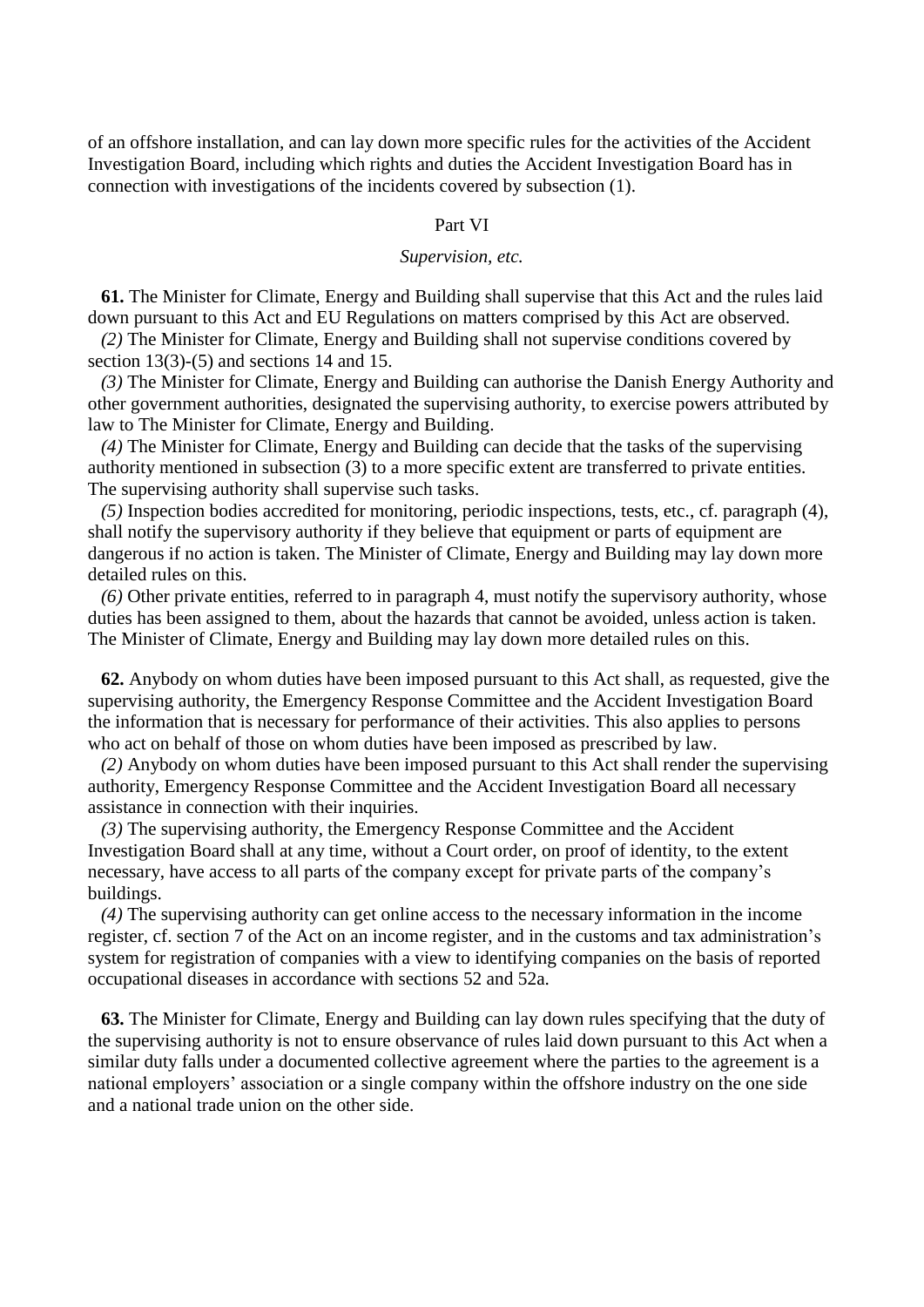*(2)* Notwithstanding subsection (1) above the duty of the supervising authority is to ensure observance of rules if the industrial party to the agreement does not intend to initiate an industrial procedure for infringement of obligations that are subject to a collective agreement.

*(3)* Notwithstanding subsection (1) the duty of the supervising authority is to ensure observance of rules towards employees who are not subject to a collective agreement.

*(4)* Subsections (1)-(3) do not apply to agreements on the right to leave the workplace and to agreements on arrangement of working hours.

**63 a.** Authorities and persons exercising functions according to sections 52a, 55(1), 58-60 and Part VI, and anyone who also provide assistance hereto, are subject to the rules of confidentiality of the sections 152-152e of the Penal Code. Section 152f of the Penal Code also applies.

 *(2)* The supervising authority shall not inform the employer or others that the supervising authority has received a complaint.

**64.** The supervising authority can, possibly on specified terms, order that conditions that are contrary to this Act or rules or decisions pursuant to this Act are put in order immediately or within a specified time limit.

*(2)* If the supervising authority deems it necessary to avert an imminent, considerable danger of the health and safety of employees or others, it may order that such danger is immediately countered, including stoppage of work.

*(3)* The supervising authority may order that the entity that has delivered or marketed equipment, personal protective equipment, or a substance or material which, used in accordance with its intended purpose, still prove to be a hazard to health or safety, shall take the necessary measures to prevent the hazard. It may be ordered

i) that the delivery or marketing is stopped or

ii) that such equipment, protective equipment or substances or materials are withdrawn from the market.

*(4)* The supervising authority may, upon request from the European Commission, order that the marketing of equipment is prohibited or restricted or that equipment is subject to special conditions when

- i) equipment as a result of its technical characteristics present the same risk as equipment for which marketing is prohibited or restricted or which are subject to special conditions, or
- ii) equipment having technical characteristics presenting risks due to any shortcomings of a harmonized standard.

*(5)* The supervising authority may

- i) prohibit the marketing of equipment or personal protective equipment that is not marked in accordance with the rules on CE marking;
- ii) order that the equipment or protective equipment not marked in accordance with the rules on CE marking shall be withdrawn from the market; or
- iii) order that the marketing of equipment or protective equipment is not labeled in accordance with the rules on CE marking is restricted.

*(6)* The supervising authority may order the entity who delivered or marketed equipment, personal protective equipment, or a substance or material to destroy this in a responsible way when the equipment, personal protective equipment or substance or material poses a serious risk to health and safety.

**65.** The licensee, operator, operating company and other companies shall pay the expenses of the authorities connected with the tasks of the authorities pursuant to this Act.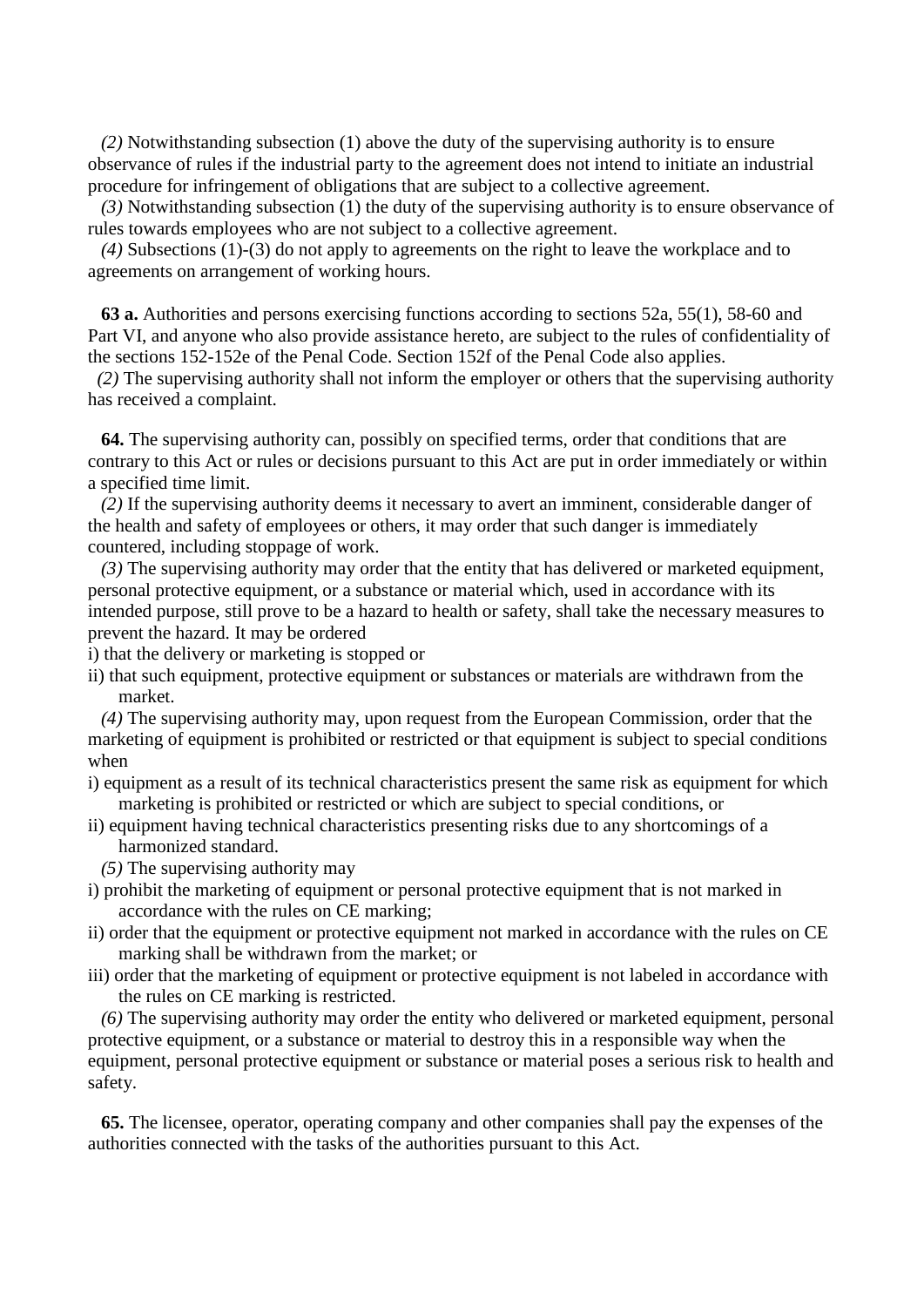*(2)* The Minister for Climate, Energy and Building shall lay down rules on payment of the expenses of the authorities pursuant to subsection (1).

**66.** By electronic correspondence provided with a digital signature to the supervising authority, such digital signature shall comply with OCES standard (public certificates for electronic service) or with another standard accepted by the supervising authority.

**66 a.** The Minister for Climate, Energy and Building conducts—as part of his supervisory activities after this act—supervision with the compliance of the Act on Smokeless Environments. The Minister for Climate, Energy and Building can, possibly on specified terms, order that conditions that are contrary to the act are put in order immediately or within a specified time-limit.

*(2).* Section 61(3) and Sections 62 and 65 and regulations that are issued pursuant to them are applied in the same way.

*(3).* The Minister for Climate, Energy and Building may—upon negotiation with the Minister for Domestic Affairs and Health—lay down rules on conducting the supervision.

*(4).* Complaints about decisions made by The Minister for Climate, Energy and Building or by whom that is empowered hereto and related to subsection 1 may be brought before the Energy Board of Appeal. Section 67(2) and (3), subsection (4-ii) and subsection (6) and Section 68 are applied likewise.

### Part VII

#### *Complaints Procedure*

**67.** The Energy Board of Appeal shall consider complaints about decisions made by The Minister for Climate, Energy and Building pursuant to an EU Regulation or pursuant to this Act or rules laid down pursuant to this Act.

*(2)* Decisions made by an institution under the Ministry of Climate, Energy and Building, another authority or private persons, to whom the Minister according to section 61 above has transferred its powers pursuant to this Act, cannot be brought before an administrative authority other than the Energy Board of Appeal mentioned in subsection (1) above.

*(3)* The complaint shall be lodged in writing to the Energy Board of Appeal within four weeks from the time when the decision has been communicated to the person in question.

*(4)* The Minister for Climate, Energy and Building can lay down rules on

i) the access to complain about decisions that, pursuant to an EU Regulation, to this Act or rules issued pursuant to this Act, are made by The Minister for Climate, Energy and Building, and ii) payment of fees for lodging a complaint with the Energy Board of Appeal.

*(5)* The authority mentioned in subsection (4)(i) shall not include rules on prevention of a complaint about decisions made by private persons, cf. section 61(4).

*(6)* In connection with decisions made pursuant to this Act or rules laid down pursuant to this Act representatives of the Energy Board of Appeal, who are appointed upon recommendation from the Confederation of Danish Industries and the Agricultural Council of Denmark, are replaced by one member representing the trade unions in the Offshore Safety Council, and one member representing the employers' organisations in the Offshore Safety Council. The Minister for Climate, Energy and Building shall appoint the members in question. Appointment of the two members representing the employers' organisations and trade unions respectively in the Offshore Safety Council shall take place upon recommendation from the respective organisations.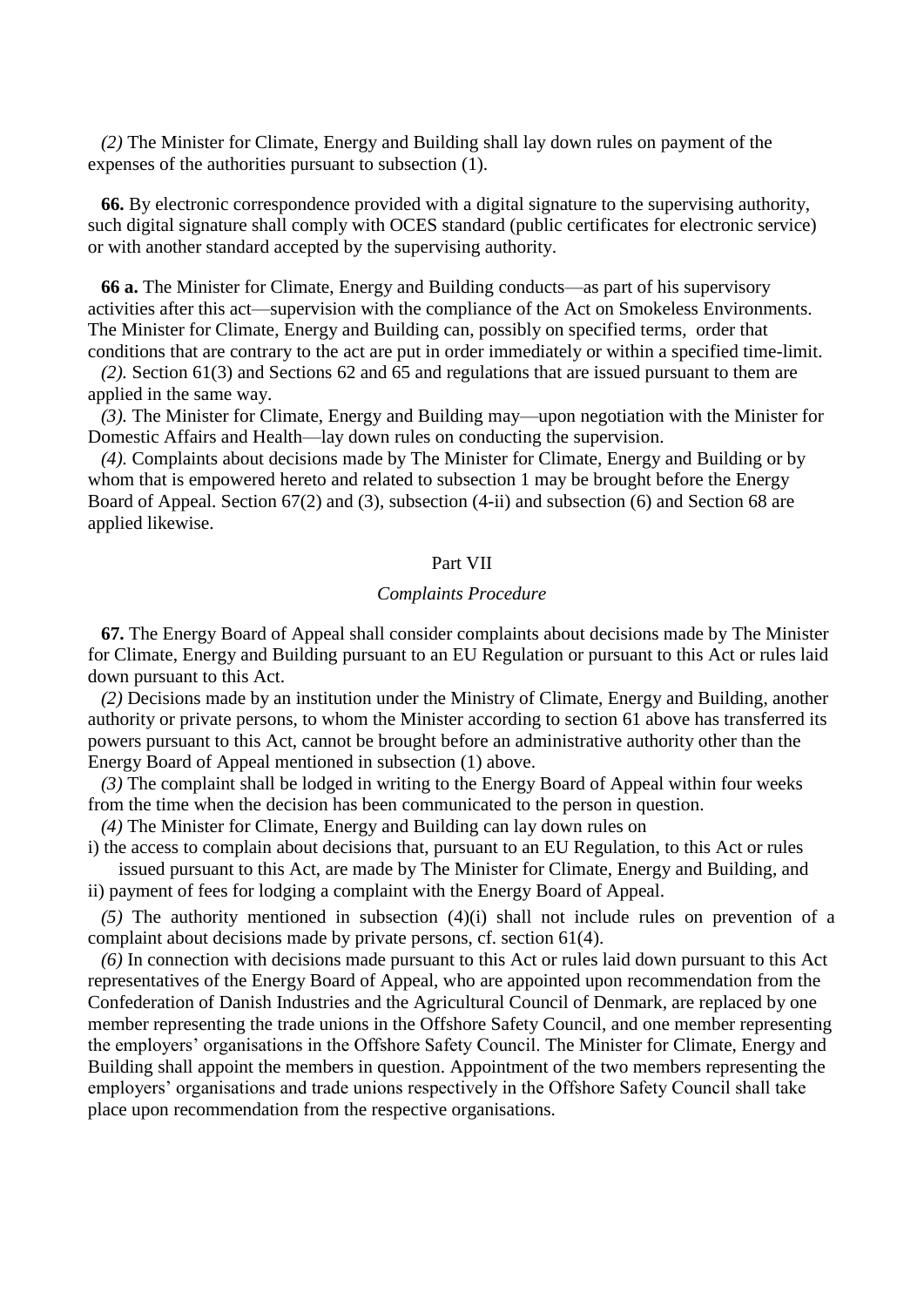**68.** Actions for review of decisions made by the Energy Board of Appeal pursuant to this Act or rules issued pursuant to this Act shall be brought six month after the decision has been communicated to the company or person in question at the latest. If the decision has been published, the time limit always counts from the date of publication.

### Part VIII

### *Civil Law Rules for Offshore Installations*

**69.** By applying the rules in Part 9 of the Merchant Shipping Act on mobile offshore installations during exploration or extraction activities, the shipowner shall be liable when the liability is limited, regardless of the size of the installation by up to 50 million special drawing rights (SDR). For injury to a person, this amount is increased by 30 million SDRs. The first and second sentence do not apply for floating production, storage and offloading units and floating storage and offloading units.

*(2)* Compensation for pollution damage as a result of exploration or extraction activities is not secured by maritime lien pursuant to Part 3 of the Merchant Shipping Act.

### Part IX

## *Penalties*

**70.** The licensee, operator, operating company, contractor, employer, company manager and offshore installation manager who do not take care to

- i) identify and assess the risks pursuant to section  $5(1)$ , section  $8(4)$  and  $(6)$ , section  $10(1)$ , section 11(2), section 33(1) and (3), section 34(1), sections 35-36 or section 53,
- ii) supervise pursuant to section 6(1), section 7(1) second sentence, section 8(2) second sentence, section 10(2), section 19(3) or section 20(3), or
- iii) give instructions or training pursuant to section 7(1) first sentence, section 8(2) first sentence, section 9, first sentence, or section 10(3), second sentence,

shall be fined or punished with imprisonment for up to one year.

*(2)* The supervisor or employees who do not assist in identifying and assessing the health and safety risks pursuant to section 12 or 13 shall be fined or punished with imprisonment for up to one year.

*(3)* Anyone who

- i) infringes section 5(2) and (3), section 7(2), section 8(1), (3) and (5), section 10(3) first sentence, and (5), section 11(1), (3) and (4), section 12(1) second sentence, and (2) and (3), section 13(1) and (2), section 16, section 18(1)-(5), section 19(1) and (2), section 20(1) and (2), sections 23- 25, sections 27-31, section 33(2), section 45(4), section 46(1) and (3), section 47 or section 50(1), section 52a or EU Regulations concerning matters comprised by this Act.
- ii) has work carried out contrary to section 50(3), or section 51(1)-(3), is in charge of or supervises such work or
- iii) does not comply with orders pursuant to section 45(3), or orders or prohibitions pursuant to section 64.

shall be fined or punished with imprisonment for up to one year.

*(4)* The maximum imprisonment is two years if the infringement has lead to an accident resulting in serious personal injury or death.

*(5)* In connection with meting out the penalty pursuant to subsection (3)(i), it shall, to the extent that the employer and the operating company have fulfilled their obligations pursuant to chapter 2 and 4, be regarded as aggravating circumstances for employees, if these intentionally or by gross negligence infringe legislation requirements on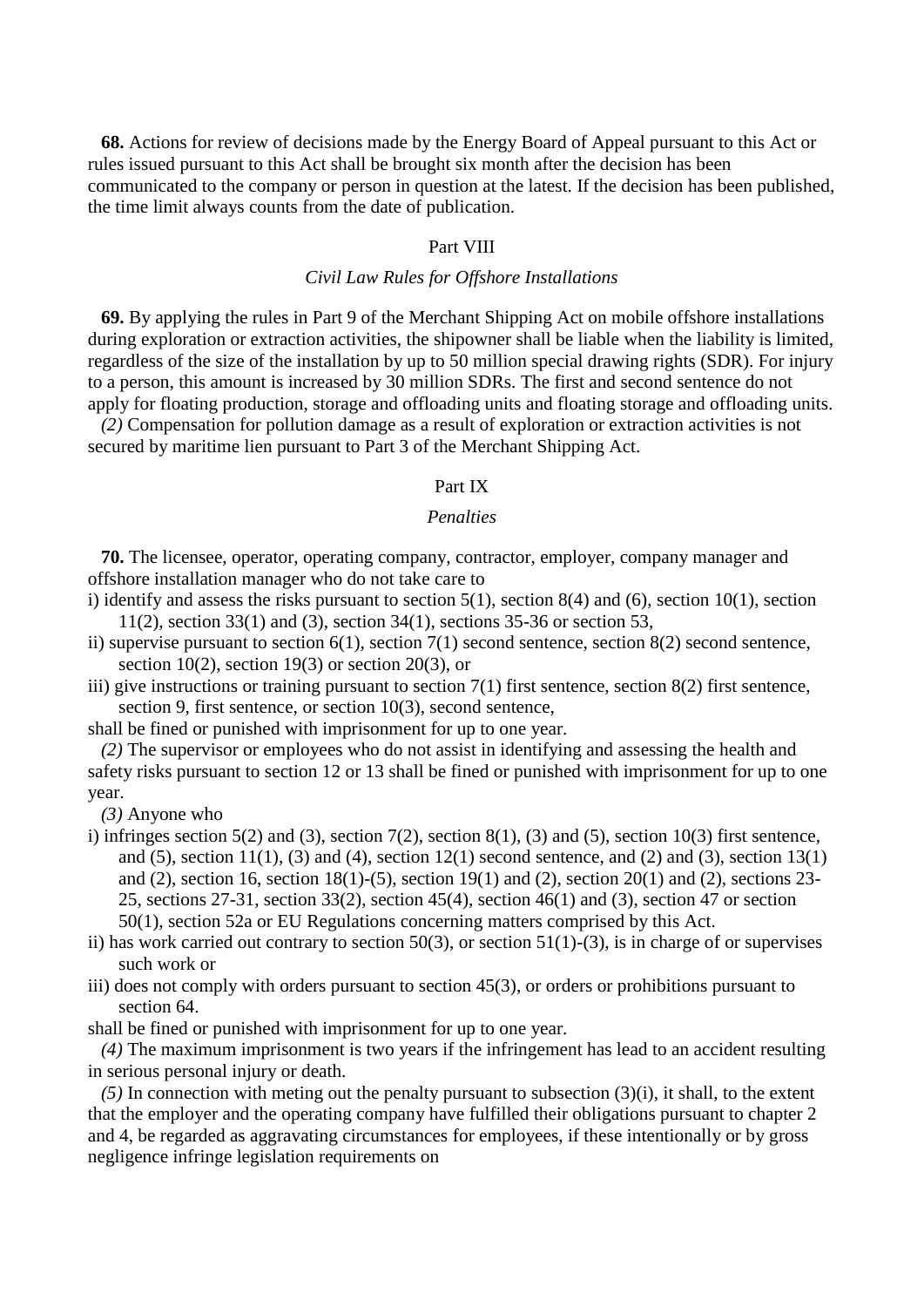i) the use of personal protective equipment,

ii) the use of extraction facilities,

iii) the use of protection equipment or safety precautions,

- iv) the use of justifiable working methods or
- v) crane and forklift certificates.

*(6)* Outside the cases referred to in paragraph 5, in determining punishment after paragraph 1-4, it is considered an aggravating circumstance

- i) that the violation has caused damage to life or health, or the risk thereof, without the situation being covered by paragraph 4,
- ii) that an order previously has been issued pursuant to section 64 or other decisions have been made by the supervising authority regarding violation of the Act for the same or similar circumstances,
- iii) that the violation has resulted in, or intended to result in financial gain for the subject or others, or
- iv) that the violation is committed intentionally or through gross negligence.

*(7)* It shall be regarded as a special aggravating circumstances if, for persons under the age of 18, there has been injury to life and health or if danger of this has been evoked, cf. subsection (6)(i).

*(8)* If no profits are seized, which have been obtained by infringement, the meting out of the fine, including additional fine, shall take into special consideration the size of a financial advantage obtained or intended to be obtained.

*(9)* The limitation period for criminal liability is five years for infringement of section 18(1)-(5) and rules issued pursuant to section 18(6).

**71.** The individual employer shall be punishable by a fine, even though the infringement cannot be considered intentional or grossly negligent, cf. however subsection (3), if the employer

i) does not take care to identify and assess risks pursuant to section 10(1) or section 35,

ii) does not take care to supervise pursuant to section  $10(2)$ ,

iii) has work carried out contrary to section  $50(3)$  or section  $51(1)$ , or

iv) does not comply with orders made pursuant to section 45(3) or section 64.

*(2)* A condition for the individual employer being punishable by a fine pursuant to subsection (1) above is that one or more persons attached to the company or the company as such can be blamed for the infringement. No imprisonment shall be determined in lieu of a fine. By setting the fine, sections 70(4), (6) and (7), regarding the employer's penalty, are similarly applicable.

*(3)* To the extent that the employer has fulfilled his obligations pursuant to sections 10 and 35, the employer cannot be punishable by a fine if employees infringe legislation requirements on i) the use of personal protective equipment,

ii) the use of extraction facilities,

- iii) the use of protection equipment or safety precautions,
- iv) the use of justifiable working methods or
- v) crane and forklift certificates.

**72.** In rules laid down pursuant to this Act, a penalty can be fixed in the form of a fine for infringement of the rules and for lack of non-compliance of orders or prohibitions pursuant to the rules. Infringement of rules that put regulations into force, which are not written in Danish, cf. section 44, shall not be punishable. Furthermore, it can be determined that the individual employer, who infringes provisions, orders or prohibitions as stated, shall be punishable by a fine, even though the person in question cannot be blamed for the infringement as intentional or grossly negligent.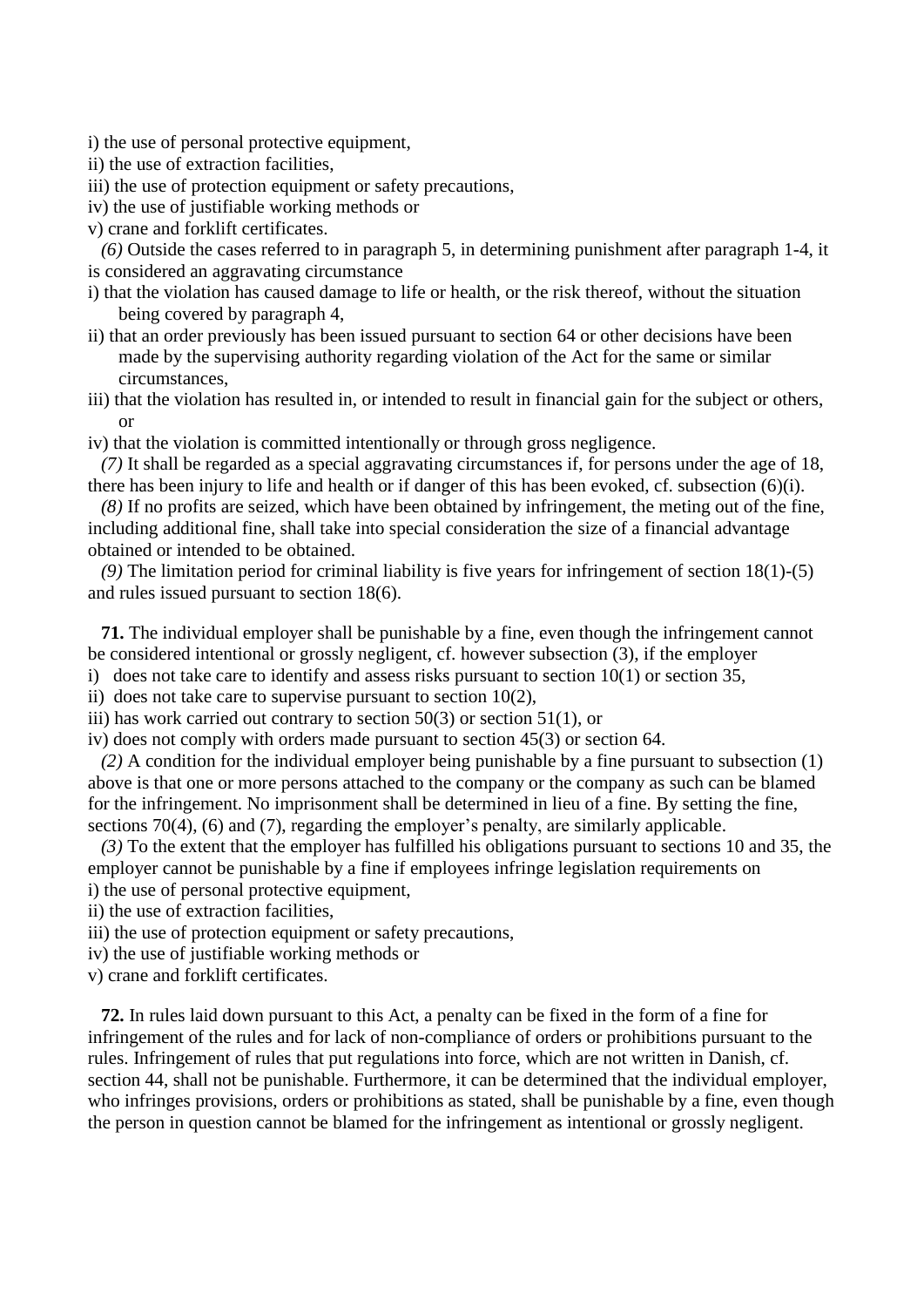Punishment by fine is conditional on the infringement being blamed one or more persons attached to the company or the company as such. No imprisonment shall be determined in lieu of a fine

*(2)* Punishment by fine pursuant to subsection (1), third sentence, and section 71, cannot be imposed on company managers, cf. section 10(6).

**73.** Criminal liability may be imposed on limited liability companies, etc. (legal persons) pursuant to the rules set out in Part V of the Danish Criminal Code. Section 71(3) is similarly applicable.

### Part X

### *Coming into Force, etc.*

**74.** This Act shall come into force on 1 July in 2006. At the same time Act No. 292 of 10 June 1981 on Certain Offshore Installation is repealed, except for section 8(1)-(3), section 9(2), (4) and (5), sections 12 and 13 and section  $21(1)(iv)$  as regards risk of pollution of the marine environment<sup>2</sup>.

*(2)* The Working Environment Act shall not apply to installations covered by this Act.

*(3)* (Omitted)

**75.** Permits and approvals covered by this Act, and which are granted before the coming into force of this Act, shall remain valid until they must be renewed, are annulled or expire. Renewed permits and approval shall then be granted pursuant to this Act.

*(2)* When approval of manning and organisation plans as well as emergency response plans granted before the coming into force of this Act are to be renewed, the conditions that appear from the plan shall be incorporated in the health and safety case, cf. sections 23 and 24.

**76.** Safety cases and other evaluations of health and safety matters prepared before the coming into force of this Act shall have fulfilled, wholly or partly, the requirements for health and safety cases laid down in this Act or in rules issued pursuant to this Act by the time of renewal of permits and approvals, cf. section 75(1) or within a specified time-limit fixed after the coming into force of this Act  $3$ 

*(2)* Management systems established before the coming into force of this Act shall have fulfilled, wholly or partly, the requirements for health and safety and management systems in this Act or in rules laid down pursuant to this Act by the time of renewal of permits and approvals or within a specified time-limit fixed after the coming into force of this Act.<sup>4</sup>

*(3)* The Minister for Climate, Energy and Building shall lay down more specific rules on the conditions mentioned in subsections (1) and (2) above.

**77.** This Act shall not apply to the Faroe Islands and Greenland.

<u>.</u>

<sup>&</sup>lt;sup>2</sup> Act No. 292 of 10 June 1981 on certain marine installations is repealed on 1 July 2008 pursuant to section 15(1) and (2) of Act No. 507 of 17 June 2008 amending the Environmental Protection Act and various other Acts (Implementation of the Environmental Liability Directive). Rules adopted pursuant to sections 8(3) and 9(5) of Act No. 292 of 10 June 1981 on certain marine installations, as regards the risk of pollution of the marine environment remain in force until repealed or replaced by regulations issued pursuant to the Act on the Protection of the Marine Environment, pursuant to Section 15(4) of Act No. 507 of 17 June 2008.

<sup>&</sup>lt;sup>3</sup> A time limit is not specified.

<sup>&</sup>lt;sup>4</sup> A time limit is not specified.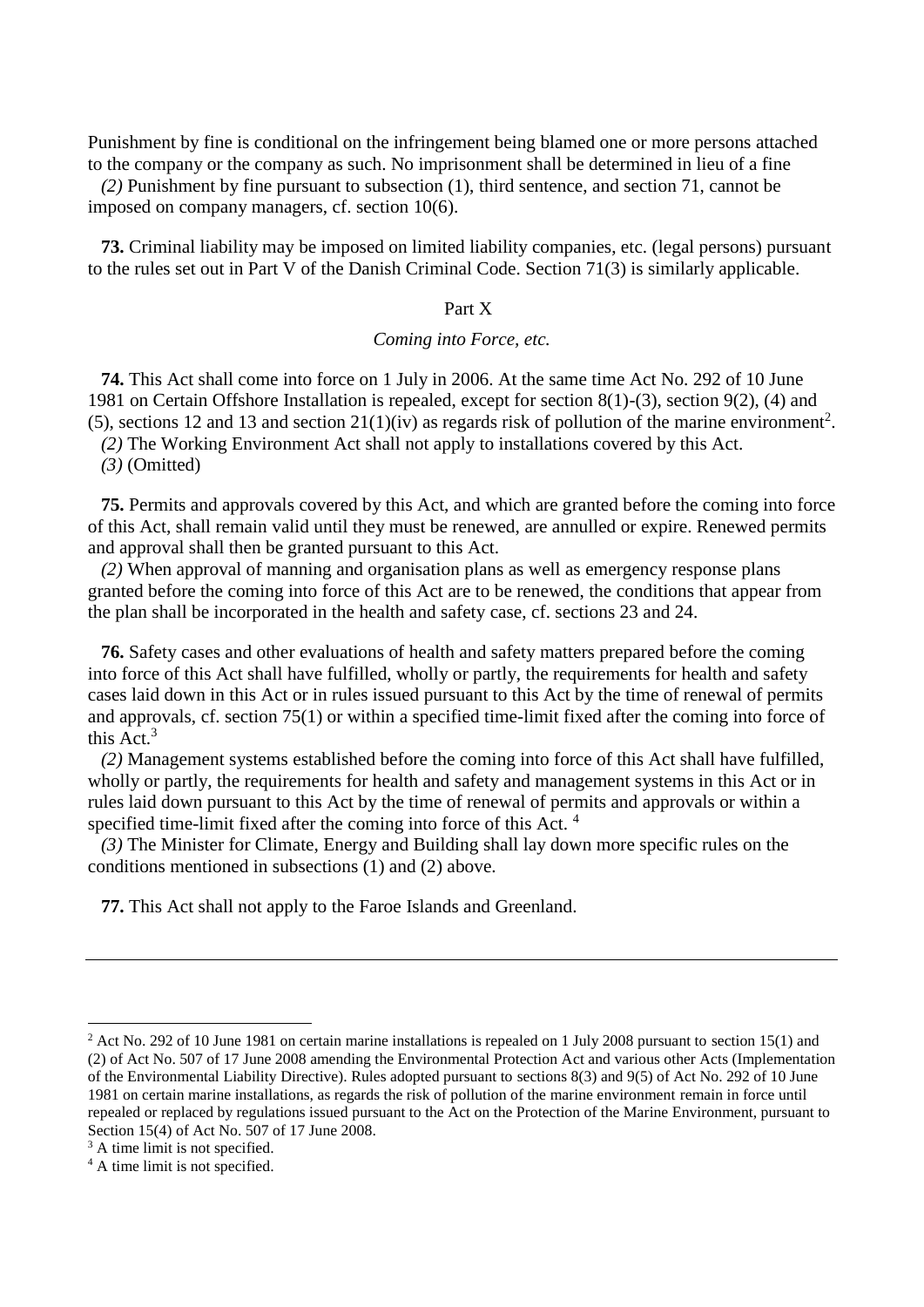Act No. 107 of 7 February 2007 on amendment of the offshore safety act (limitation of the employers' criminal liability and stricter punishment of ceratin infringements made by employees, and extension of the application of the Act to accommodation on ships, etc.), which concerns sections 2(2), 3, 4(1)-(3), 16, 32 a, 42(2), the title after section 52, sections 54(2), 55(2), 70(3)(i), 70(5)-(10), 71(1) and (3), 73 second sentence, and 77, contain the following entering into force and transitional provision:

### **Section 2**

*(1).* The Act enters into force on the day after its publication in 'Lovtidende' (Danish Law Gazette).<sup>5</sup>

*(2).* Section 1, items 10-17, apply on infringements made after the entering into force of the Act.

Act No. 512 of 6 June 2007 on smoke-free environments; its section 32 related to section 66 a, contain the following entry into force provision:

**27.** The Act enters into force on 15 August 2007. *(2).* (Omitted)

Act No. 1400 of 27 December 2008 amending various acts on the Climate and Energy Ministry area (Exception from the introduction in 'Lovtidende' (Danish Law Gazette) of technical specifications, etc.) if § 1 relating to § 43a, includes the following provision:

## **Section 9**

This Act shall come into force on 1 January 2009.

Act No. 287 of 15 April 2009 amending the Offshore Safety Act (Implementation of parts of the Directive on recognition of professional qualifications, changes to the rules for approvals and permits, etc.); its section 1 concerning the footnote to the title, sections 3(2), 4 a, 23(2), 27-29, 32 a,  $38(2)$  and  $(3)$ ,  $42(1)$ ,  $50$  a-50 d,  $72(1)$  third sentence and  $72(2)$ , contains the following provision:

## **Section 2**

This Act shall come into force on 1 July 2009.

<u>.</u>

Act No. 467 of 18 May 2011 amending the Offshore Safety Act (Extension of the scope of the Act, the rules for approvals, adjustments related to the Working Environment Act, etc.); its section 1 concerning the footnote to the title, sections  $2(2)$  and  $(5)$ ,  $3(2)$ ,  $(3)$ ,  $(5)$  and  $(6)$ ,  $4(1)$ and  $(2)$ ,  $5(1)$ , and (3)-(5), 6(1)-(3), 7(2), 18(1), 25(1), 26 a, 27(1) and (3), 31(1) and (2), 32 a, 48, 52, 52 a, 61(1), (5) and (6),  $62(4)$ ,  $63$  a,  $64(3)-(6)$ ,  $67(1)$  and  $(4)(i)$ ,  $69(1)$  third sentence,  $70(1)$ ,  $70(3)(i)$  and (iii), 70(4), (6) and (10) and 71(2) third sentence, includes the following provision:

<sup>5</sup> The Act is promulgated in 'Lovtidende' (The Danish Law Gazette) A 8 February 2007 and entered into force on 9 February 2007.